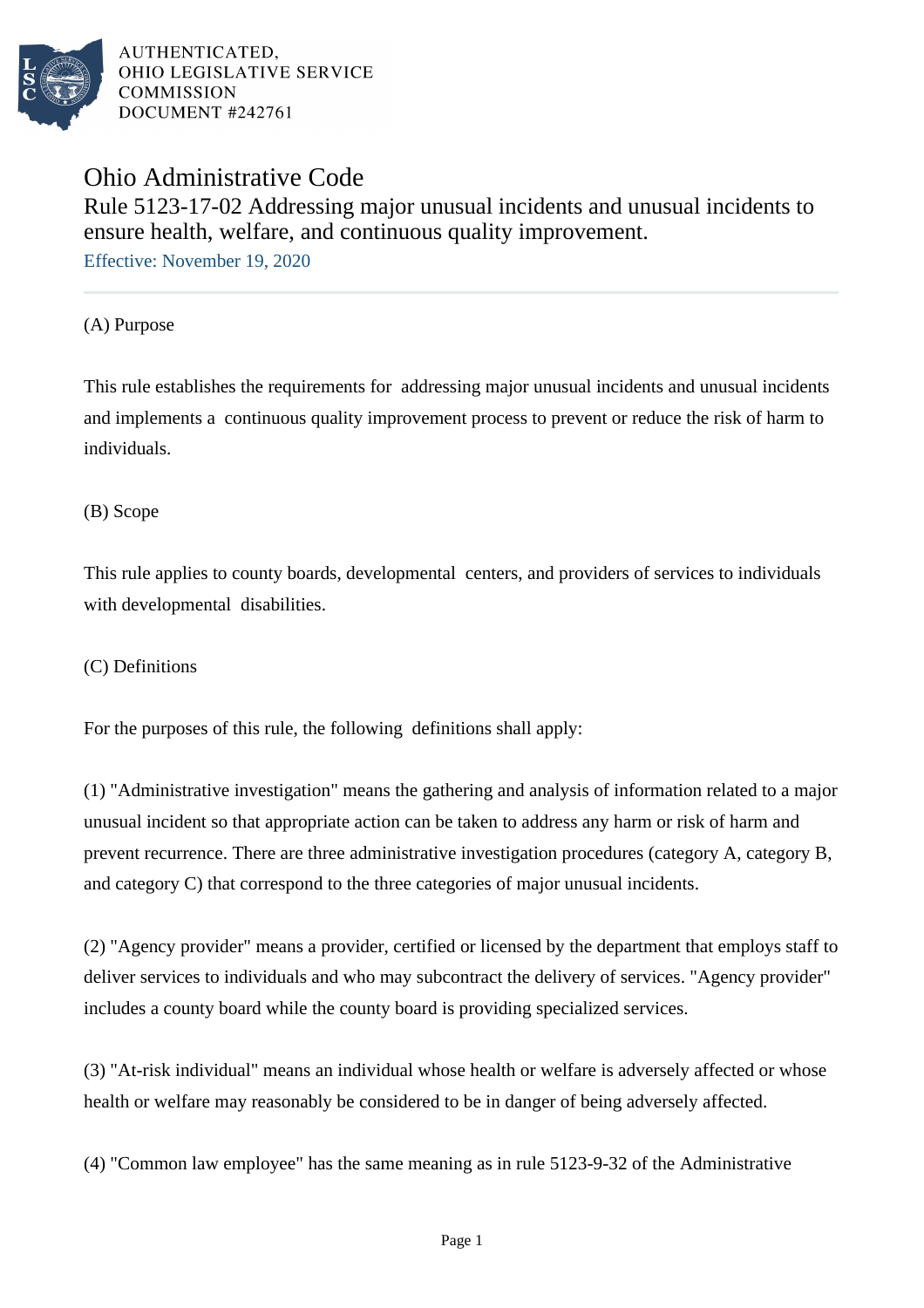

Code.

(5) "County board" means a county board of developmental disabilities as established under Chapter 5126. of the Revised Code or a regional council of governments as established under Chapter 167. of the Revised Code when it includes at least one county board.

(6) "Department" means the Ohio department of developmental disabilities.

(7) "Developmental center" means an intermediate care facility for individuals with intellectual disabilities under the managing responsibility of the department.

(8) "Developmental disabilities employee" means:

(a) An employee of the department;

(b) A superintendent, board member, or employee of a county board;

(c) An administrator, board member, or employee of a residential facility licensed under section 5123.19 of the Revised Code;

(d) An administrator, board member, or employee of any other public or private provider of services to an individual with a developmental disability; or

(e) An independent provider.

(9) "Incident report" means documentation that contains details about a major unusual incident or an unusual incident and shall include, but is not limited to:

(a) Individual's name;

(b) Individual's address;

(c) Date of incident;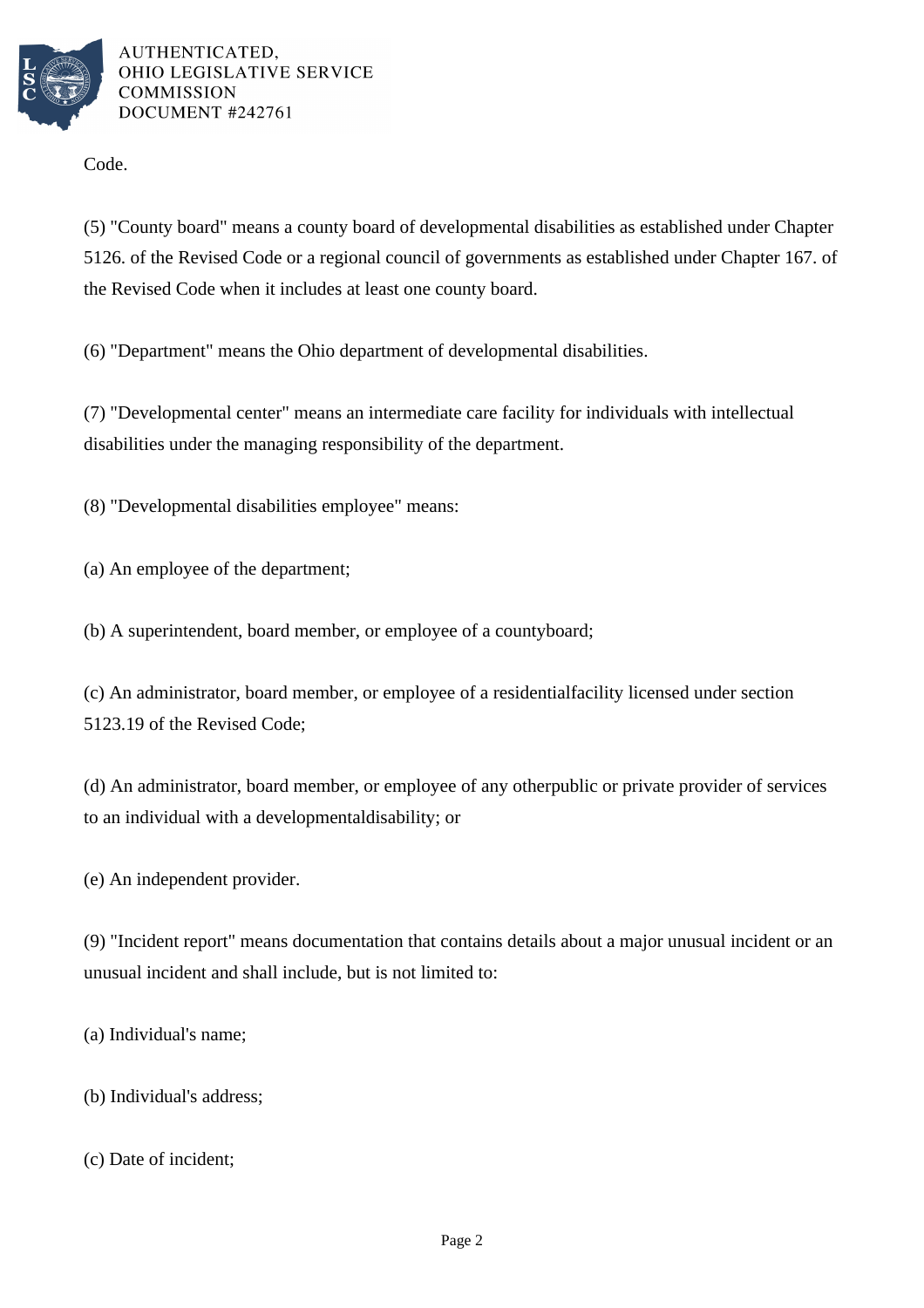

- (d) Location of incident;
- (e) Description of incident;
- (f) Type and location of injuries;

 $(g)$  Immediate actions taken to ensure health and welfare of individual involved and any at-risk individuals;

(h) Name of primary person involved and his or her relationship to the individual;

- (i) Names of witnesses;
- (j) Statements completed by persons who witnessed or have personal knowledge of the incident;

 $(k)$  Notifications with name, title, and time and date of notice;

- (l) Further medical follow-up; and
- (m) Name and signature of person completing the incident report.

(10) "Incident tracking system" means the department's web-based system for reporting major unusual incidents.

(11) "Independent provider" means a self-employed person or a common law employee who provides services for which he or she must be certified in accordance with rules promulgated by the department and does not employ, either directly or through contract, anyone else to provide the services.

(12) "Individual" means a person with a developmental disability.

(13) "Individual served" means an individual who receives specialized services.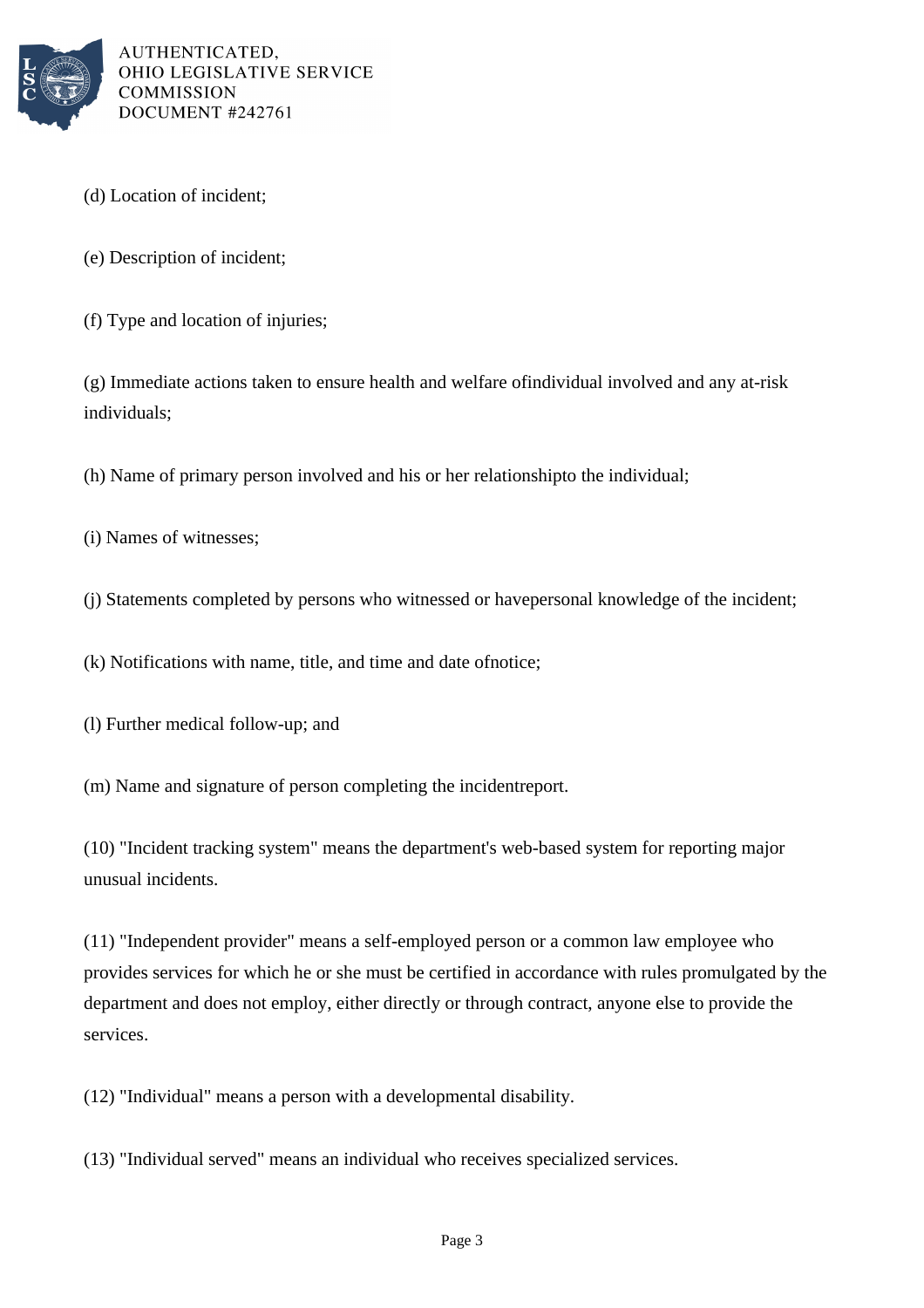

 $(14)$  "Intermediate care facility for individuals with intellectual disabilities" has the same meaning as in section 5124.01 of the Revised Code.

 $(15)$  "Investigative agent" means an employee of a county board or a person under contract with a county board who is certified by the department to conduct administrative investigations of major unusual incidents.

 $(16)$  "Major unusual incident" means the alleged, suspected, or actual occurrence of an incident described in paragraph  $(C)(16)(a)$ ,  $(C)(16)(b)$ , or  $(C)(16)(c)$  of this rule when there is reason to believe the incident has occurred. There are three categories of major unusual incidents that correspond to three administrative investigation procedures delineated in appendix A, appendix B, and appendix C to this rule:

### (a) Category A

(i) Accidental or suspicious death. "Accidental or suspicious death" means the death of an individual resulting from an accident or suspicious circumstances.

(ii) Exploitation. "Exploitation" means the unlawful or improper act of using an individual or an individual's resources for monetary or personal benefit, profit, or gain.

(iii) Failure to report. "Failure to report" means that a person, who is required to report pursuant to section 5123.61 of the Revised Code, has reason to believe that an individual has suffered or faces a substantial risk of suffering any wound, injury, disability, or condition of such a nature as to reasonably indicate abuse, neglect, misappropriation, or exploitation that results in a risk to health and welfare of that individual, and such person does not immediately report such information to a law enforcement agency, a county board, or, in the case of an individual living in a developmental center, either to law enforcement or the department. Pursuant to division  $(C)(1)$  of section 5123.61 of the Revised Code, such report shall be made to the department and the county board when the incident involves an act or omission of an employee of a county board.

(iv) Misappropriation. "Misappropriation" means depriving, defrauding, or otherwise obtaining the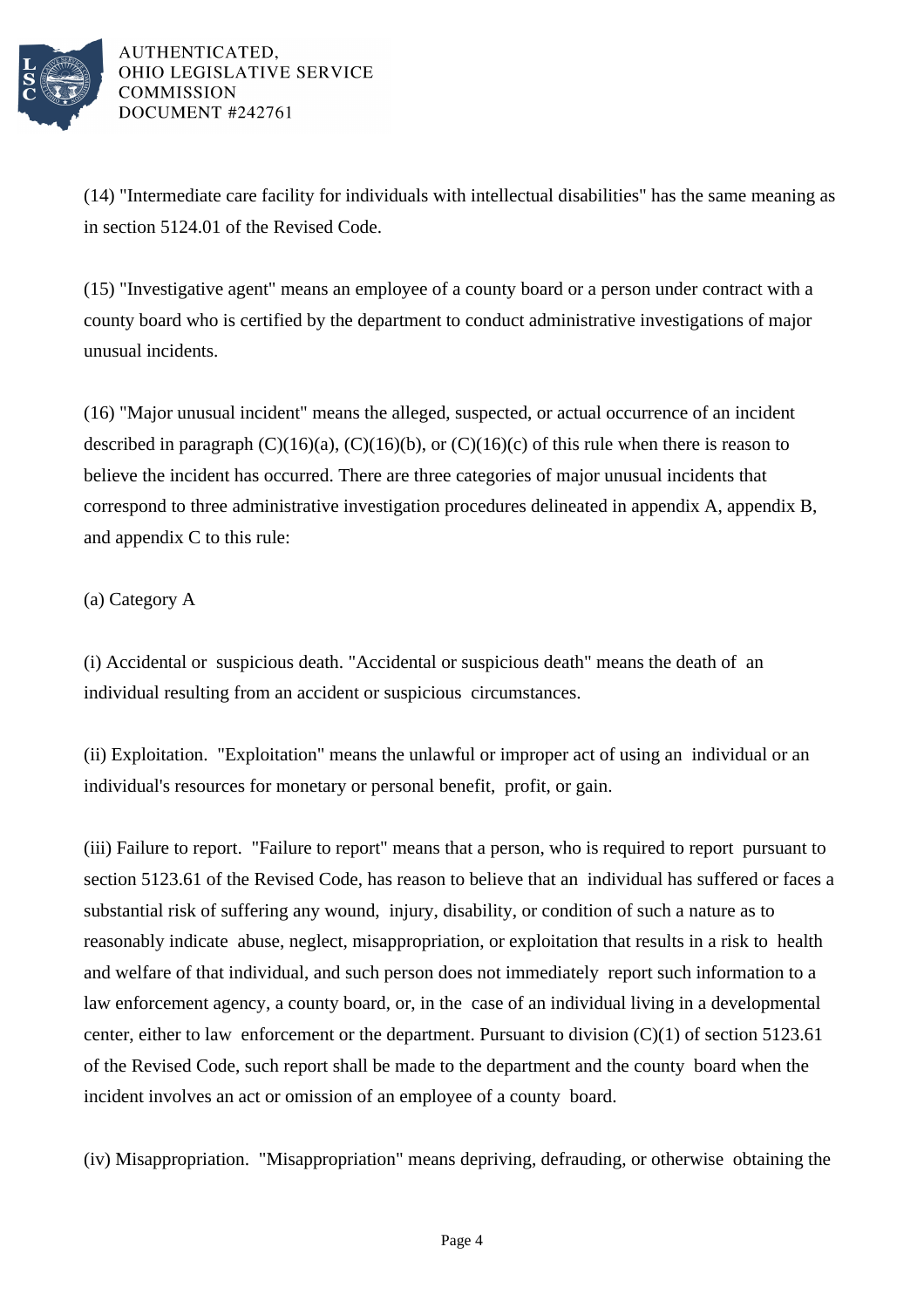

real or personal property of an individual by any means prohibited by the Revised Code, including Chapters 2911. and 2913. of the Revised Code.

(v) Neglect. "Neglect" means when there is a duty to do so, failing to provide an individual with medical care, personal care, or other support that consequently results in serious injury or places an individual or another person at risk of serious injury. Serious injury means an injury that results in treatment by a physician, physician assistant, or nurse practitioner.

(vi) Physical abuse. "Physical abuse" means the use of physical force that can reasonably be expected to result in physical harm to an individual. Such physical force may include, but is not limited to, hitting, slapping, pushing, or throwing objects at an individual.

(vii) Prohibited sexual relations. "Prohibited sexual relations" means a developmental disabilities employee engaging in consensual sexual conduct or having consensual sexual contact with an individual who is not the employee's spouse, and for whom the developmental disabilities employee was employed or under contract to provide care or supervise the provision of care at the time of the incident.

(viii) Rights code violation. "Rights code violation" means any violation of the rights enumerated in section 5123.62 of the Revised Code that creates a likely risk of harm to the health or welfare of an individual.

(ix) Sexual abuse. "Sexual abuse" means unlawful sexual conduct or sexual contact as those terms are defined in section 2907.01 of the Revised Code and the commission of any act prohibited by Chapter 2907. of the Revised Code (e.g., public indecency, importuning, and voyeurism) when the sexual conduct, sexual contact, or act involves an individual.

 $(x)$  Verbal abuse. "Verbal abuse" means the use of words, gestures, or other communicative means to purposefully threaten, coerce, intimidate, harass, or humiliate an individual.

(b) Category B

(i) Attempted suicide. "Attempted suicide" means a physical attempt by an individual that results in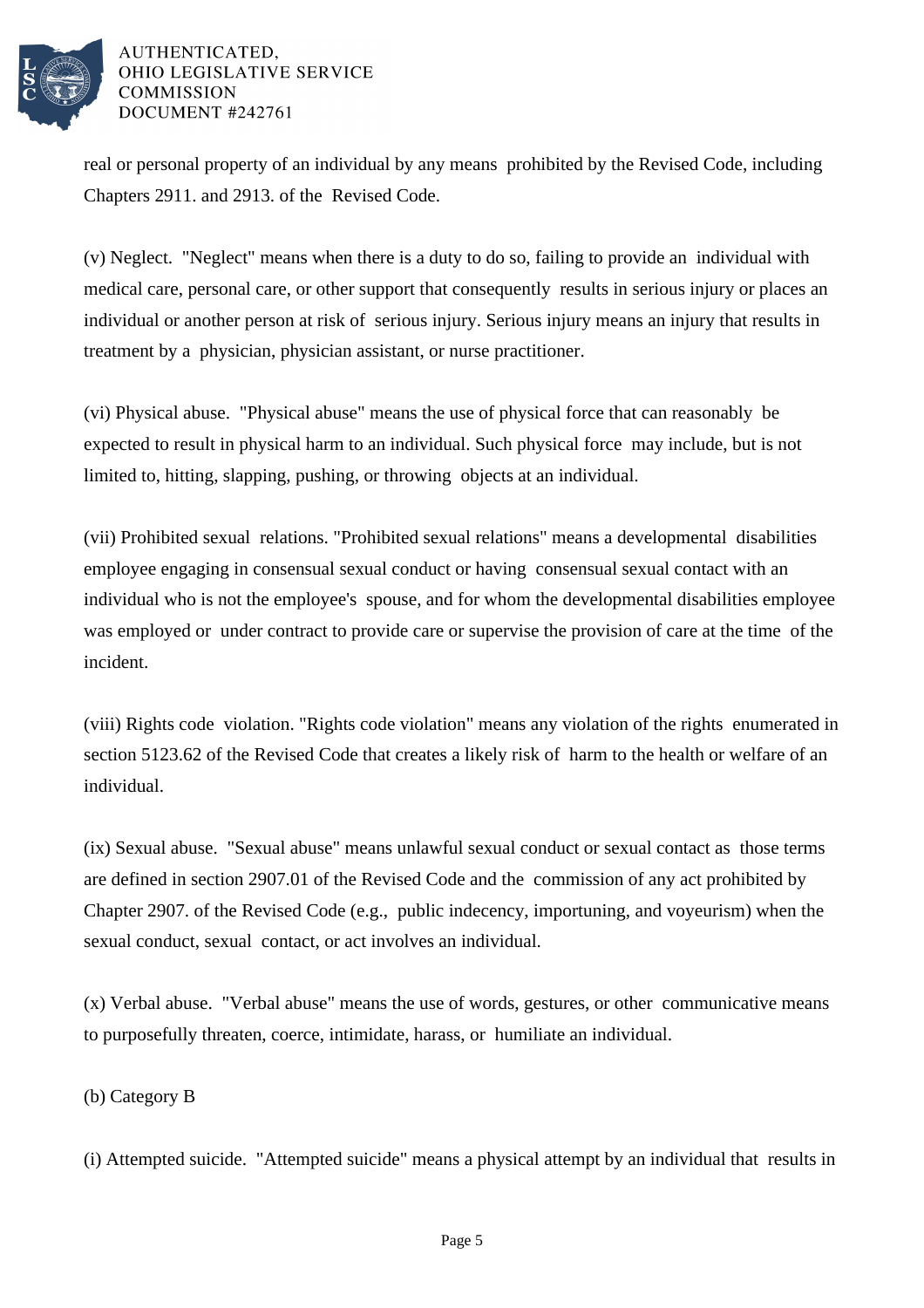

emergency room treatment, in-patient observation, or hospital admission.

(ii) Death other than accidental or suspicious death. "Death other than accidental or suspicious death" means the death of an individual by natural cause without suspicious circumstances.

(iii) Medical emergency. "Medical emergency" means an incident where emergency medical intervention is required to save an individual's life (e.g., choking relief techniques such as back blows or cardiopulmonary resuscitation, use of an automated external defibrillator, or use of an epinephrine auto injector).

(iv) Missing individual. "Missing individual" means an incident that is not considered neglect and an individual's whereabouts, after immediate measures taken, are unknown and the individual is believed to be at or pose an imminent risk of harm to self or others. An incident when an individual's whereabouts are unknown for longer than the period of time specified in the individual service plan that does not result in imminent risk of harm to self or others shall be investigated as an unusual incident.

(v) Peer-to-peer act. "Peer-to-peer act" means any of the following incidents involving two individuals:

(a) Exploitation which means the unlawful or improper act of using another individual or another individual's resources for monetary or personal benefit, profit, or gain.

(b) Theft which means intentionally depriving another individual of real or personal property valued at twenty dollars or more or property of significant personal value to the individual.

(c) Physical act which means a physical altercation that:

(i) Results in examination or treatment by a physician, physician assistant, or nurse practitioner; or

(ii) Involves strangulation, a bloody nose, a bloody lip, a black eye, a concussion, or biting which causes breaking of the skin; or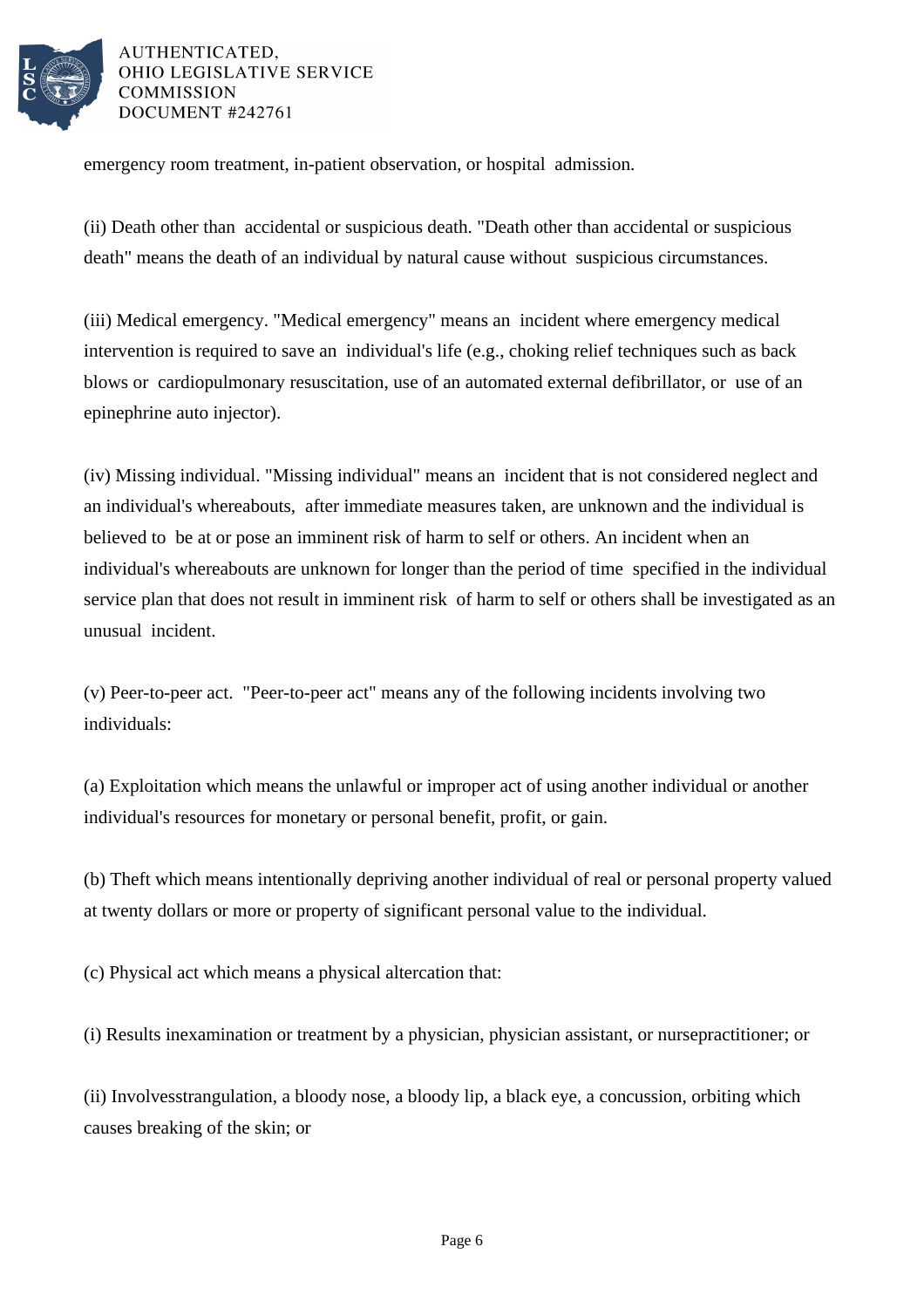

(iii) Results in an individual being arrested, incarcerated, or the subject of criminal charges.

(d) Sexual act which means sexual conduct and/or contact for the purposes of sexual gratification without the consent of the other individual.

(e) Verbal act which means the use of words, gestures, or other communicative means to purposefully threaten, coerce, or intimidate the other individual when there is the opportunity and ability to carry out the threat.

(vi) Significant injury. "Significant injury" means an injury to an individual of known or unknown cause that is not considered abuse or neglect and that results in concussion, broken bone, dislocation, second or third degree burns or that requires immobilization, casting, or five or more sutures. Significant injuries shall be designated in the incident tracking system as either known or unknown cause.

(c) Category C

(i) Law enforcement. "Law enforcement" means any incident that results in the individual served being tased, arrested, charged, or incarcerated.

(ii) Unanticipated hospitalization. "Unanticipated hospitalization" means any hospital admission or hospital stay over twenty-four hours that is not pre-scheduled or planned. A hospital admission associated with a planned treatment or pre-existing condition that is specified in the individual service plan indicating the specific symptoms and criteria that require hospitalization need not be reported.

(iii) Unapproved behavioral support. "Unapproved behavioral support" means the use of a prohibited measure as defined in rule 5123-2-06 of the Administrative Code or the use of a restrictive measure implemented without approval of the human rights committee or without informed consent of the individual or the individual's guardian in accordance with rule 5123-2-06 of the Administrative Code, when use of the prohibited measure or restrictive measure results in risk to the individual's health or welfare. When use of the prohibited measure or restrictive measure does not result in risk to the individual's health or welfare, the incident shall be investigated as an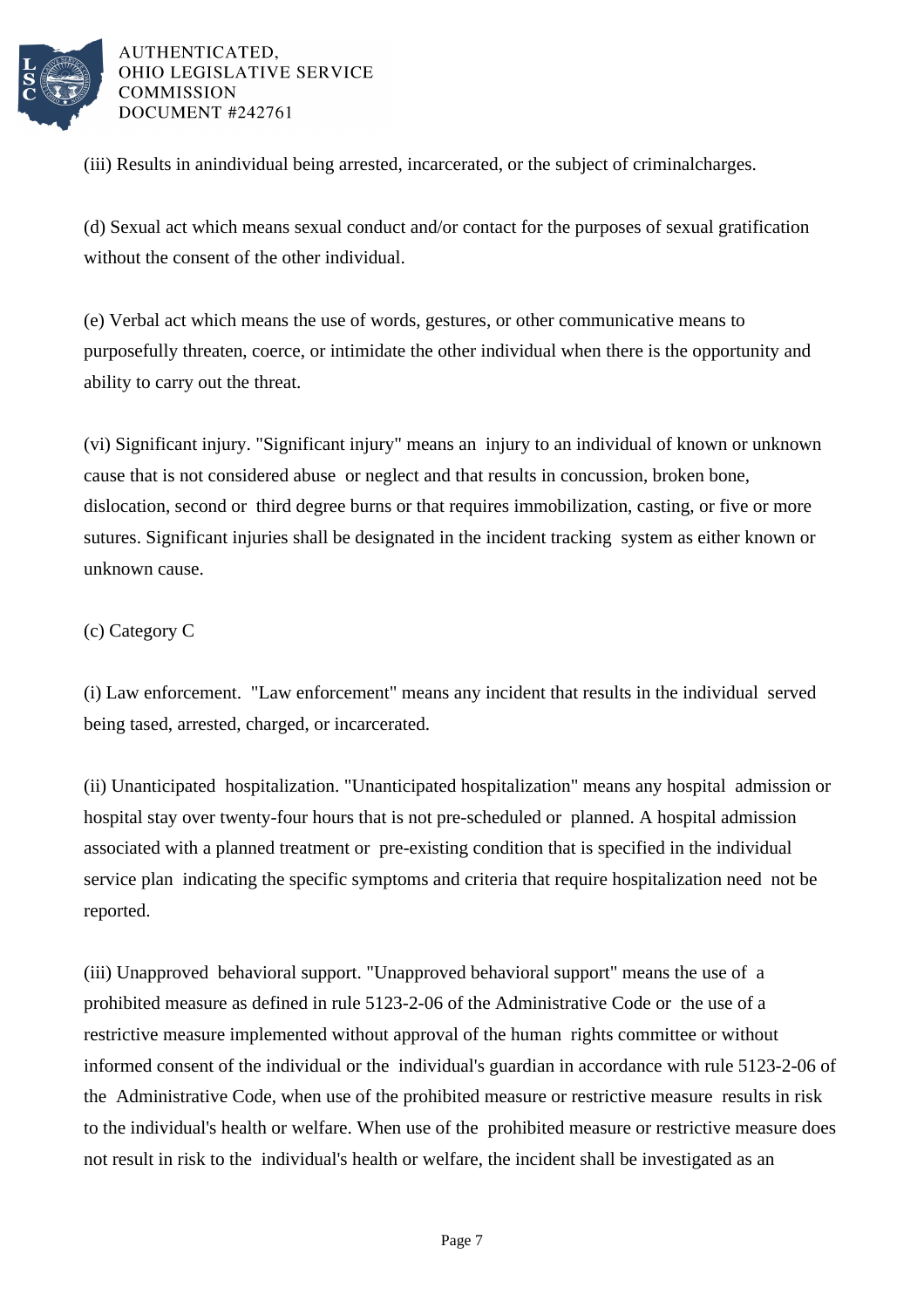

unusual incident.

(17) "Physical harm" means any injury, illness, or other physiological impairment, regardless of its gravity or duration.

(18) "Primary person involved" means the person alleged to have committed or to have been responsible for the accidental or suspicious death, exploitation, failure to report, misappropriation, neglect, physical abuse, prohibited sexual relations, rights code violation, sexual abuse, or verbal abuse.

 $(19)$  "Program implementation incident" means an unusual incident involving the failure to carry out a person-centered plan when such failure causes minimal risk or no risk. Examples include, but are not limited to, failing to provide supervision for short periods of time, automobile accidents without harm, and self-reported incidents with minimal risk.

(20) "Provider" means an agency provider or an independent provider.

(21) "Qualified intellectual disability professional" has the same meaning as in  $42$  C.F.R.  $483.430$  as in effect on the effective date of this rule.

(22) "Specialized services" means any program or service designed and operated to serve primarily individuals, including a program or service provided by an entity licensed or certified by the department.

(23) "Systems issue" means a substantiated major unusual incident attributed to multiple variables.

 $(24)$  "Team" means, as applicable:

(a) The group of persons chosen by an individual with the core responsibility to support the individual in directing development of his or her individual service plan. The team includes the individual's guardian or adult whom the individual has identified, as applicable, the service and support administrator, direct support staff, providers, licensed or certified professionals, and any other persons chosen by the individual to help the individual consider possibilities and make decisions; or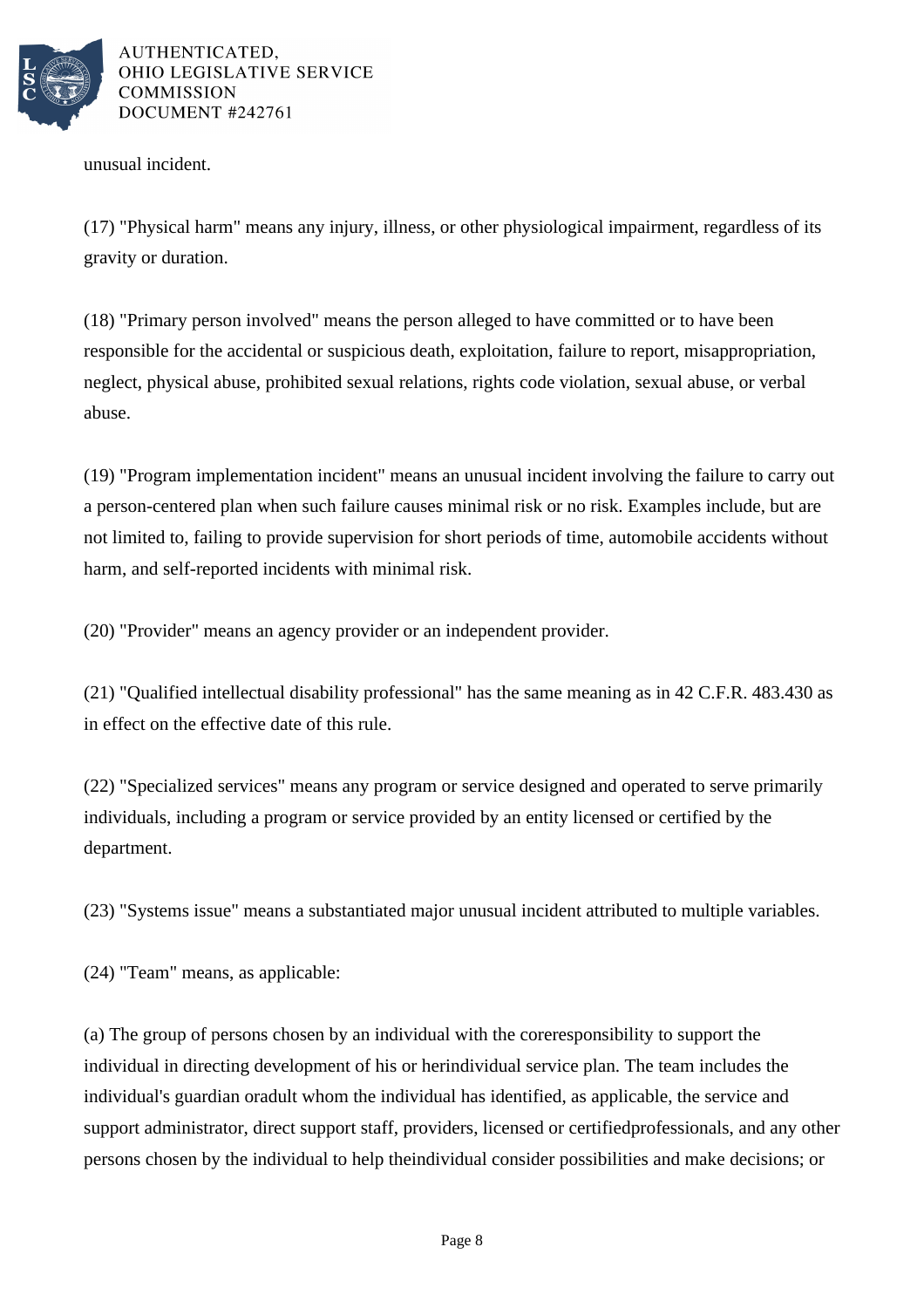

(b) An interdisciplinary team as that term is used in 42 C.F.R. 483.440 as in effect on the effective date of this rule.

 $(25)$  "Unusual incident" means an event or occurrence involving an individual that is not consistent with routine operations, policies and procedures, or the individual's care or individual service plan, but is not a major unusual incident. Unusual incident includes, but is not limited to: dental injuries; falls; an injury that is not a significant injury; medication errors without a likely risk to health and welfare; overnight relocation of an individual due to a fire, natural disaster, or mechanical failure; an incident involving two individuals served that is not a peer-to-peer act major unusual incident; rights code violations or unapproved behavioral supports without a likely risk to health and welfare; emergency room or urgent care treatment center visits; and program implementation incidents.

(26) "Working day" means Monday, Tuesday, Wednesday, Thursday, or Friday except when that day is a holiday as defined in section 1.14 of the Revised Code.

(D) Reporting requirements for major unusual incidents

(1) Reports regarding all major unusual incidents involving an individual who resides in an intermediate care facility for individuals with intellectual disabilities or who receives round-theclock waiver services shall be filed and the requirements of this rule followed regardless of where the incident occurred.

(2) Reports regarding the following major unusual incidents shall be filed and the requirements of this rule followed regardless of where the incident occurred:

(a) Accidental or suspicious death;

(b) Attempted suicide;

(c) Death other than accidental or suspicious death;

(d) Exploitation;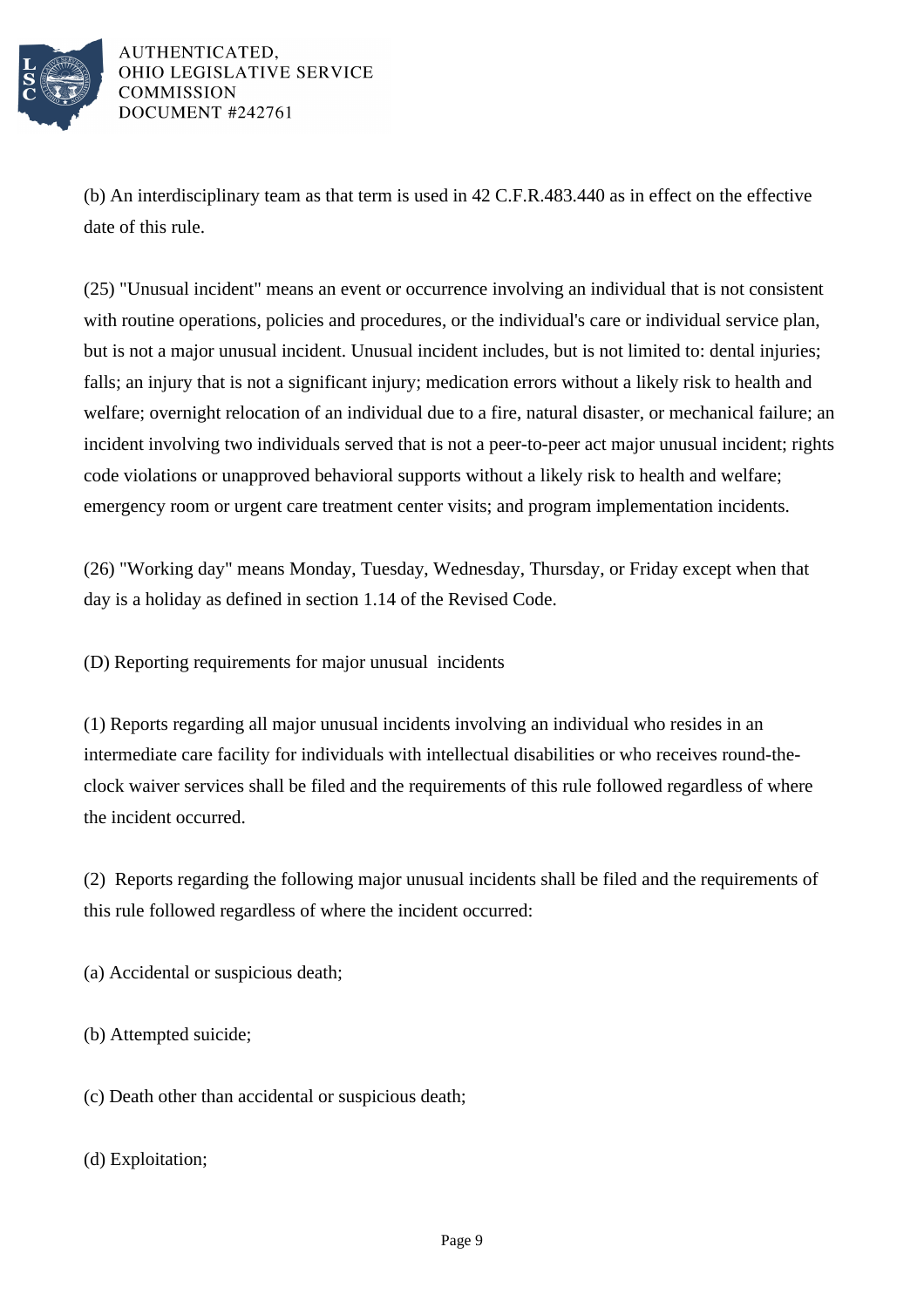

- (e) Failure to report;
- (f) Law enforcement;
- (g) Misappropriation;
- (h) Missing individual;
- (i) Neglect;
- (j) Peer-to-peer act;
- (k) Physical abuse;
- (l) Prohibited sexual relations;
- (m) Sexual abuse; and
- (n) Verbal abuse.

(3) Reports regarding the following major unusual incidents shall be filed and the requirements of this rule followed only when the incident occurs in a program operated by a county board or when the individual is being served by a licensed or certified provider:

- (a) Medical emergency;
- (b) Rights code violation;
- (c) Significant injury;
- (d) Unanticipated hospitalization; and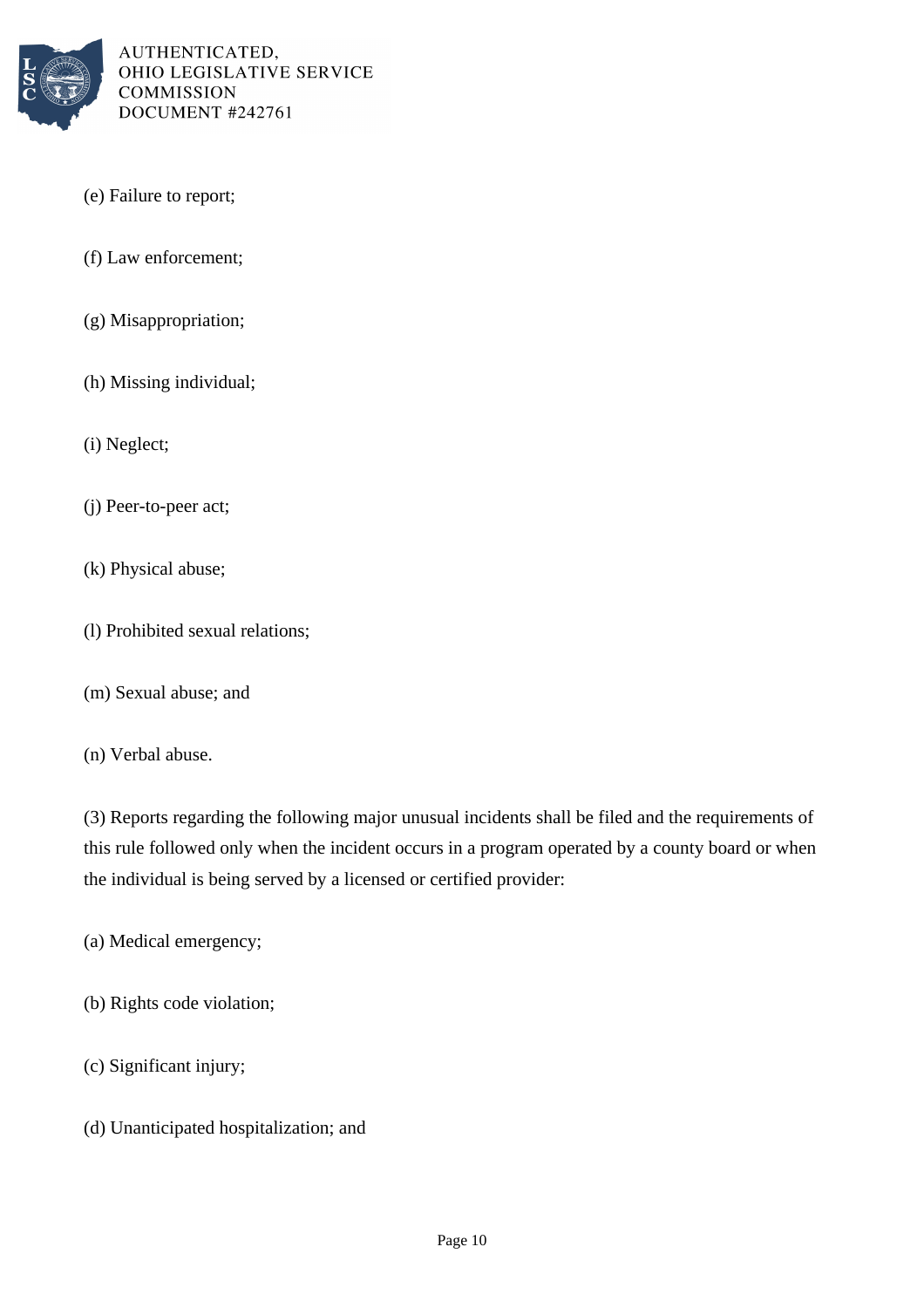

(e) Unapproved behavioral support.

(4) Immediately upon identification or notification of a major unusual incident, the provider shall take all reasonable measures to ensure the health and welfare of at-risk individuals. The provider and county board shall discuss any disagreements regarding reasonable measures in order to resolve them. If the provider and county board are unable to agree on reasonable measures to ensure the health and welfare of at-risk individuals, the department shall make the determination. Such measures shall include:

(a) Immediate and ongoing medical attention, as appropriate;

(b) Removal of an employee from direct contact with any individual when the employee is alleged to have been involved in physical abuse or sexual abuse until such time as the provider has reasonably determined that such removal is no longer necessary; and

(c) Other necessary measures to protect the health and welfare of at-risk individuals.

(5) Immediately upon receipt of a report or notification of an allegation of a major unusual incident, the county board shall:

(a) Ensure that all reasonable measures necessary to protect the health and welfare of at-risk individuals have been taken;

(b) Determine if additional measures are needed; and

(c) Notify the department if the circumstances in paragraph  $(I)(1)$  of this rule that require a department-directed administrative investigation are present. Such notification shall take place on the first working day the county board becomes aware of the incident.

(6) The provider shall immediately, but no later than four hours after discovery of the major unusual incident, notify the county board through means identified by the county board of the following incidents or allegations: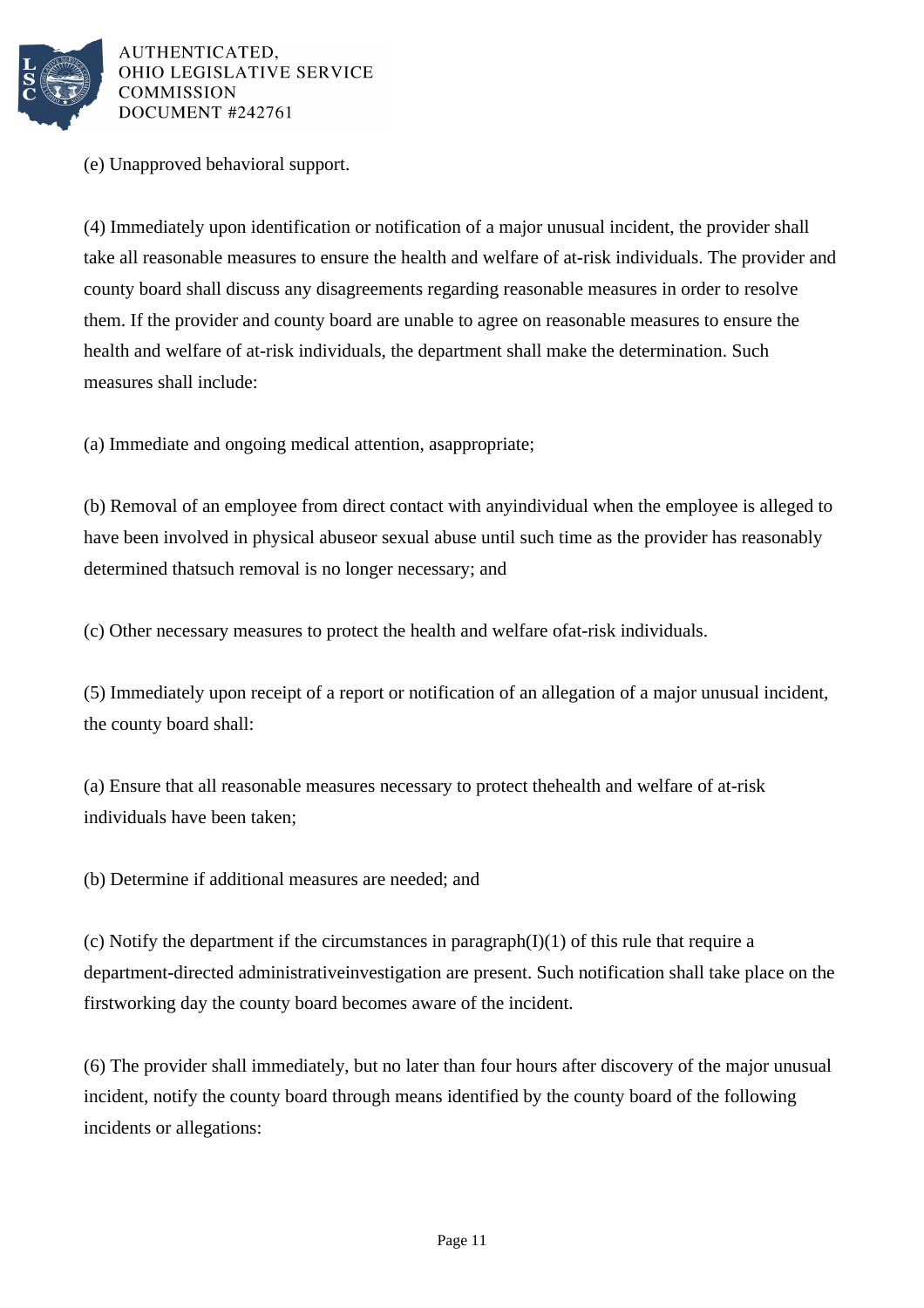

- (a) Accidental or suspicious death;
- (b) Exploitation;
- (c) Misappropriation;
- (d) Neglect;
- (e) Peer-to-peer act;
- (f) Physical abuse;
- (g) Prohibited sexual relations;
- (h) Sexual abuse;
- (i) Verbal abuse; and

(i) When the provider has received an inquiry from the media regarding a major unusual incident.

(7) For all major unusual incidents, a provider shall submit a written incident report to the county board contact or designee by three p.m. on the first working day following the day the provider becomes aware of a potential or determined major unusual incident. The report shall be submitted in a format prescribed by the department.

(8) The county board shall enter preliminary information regarding the major unusual incident in the incident tracking system and in the manner prescribed by the department by five p.m. on the first working day following the day the county board receives notification from the provider or otherwise becomes aware of the major unusual incident.

(9) When a provider has placed an employee on leave or otherwise taken protective action pending the outcome of the administrative investigation, the county board or department, as applicable, shall keep the provider apprised of the status of the administrative investigation so that the provider can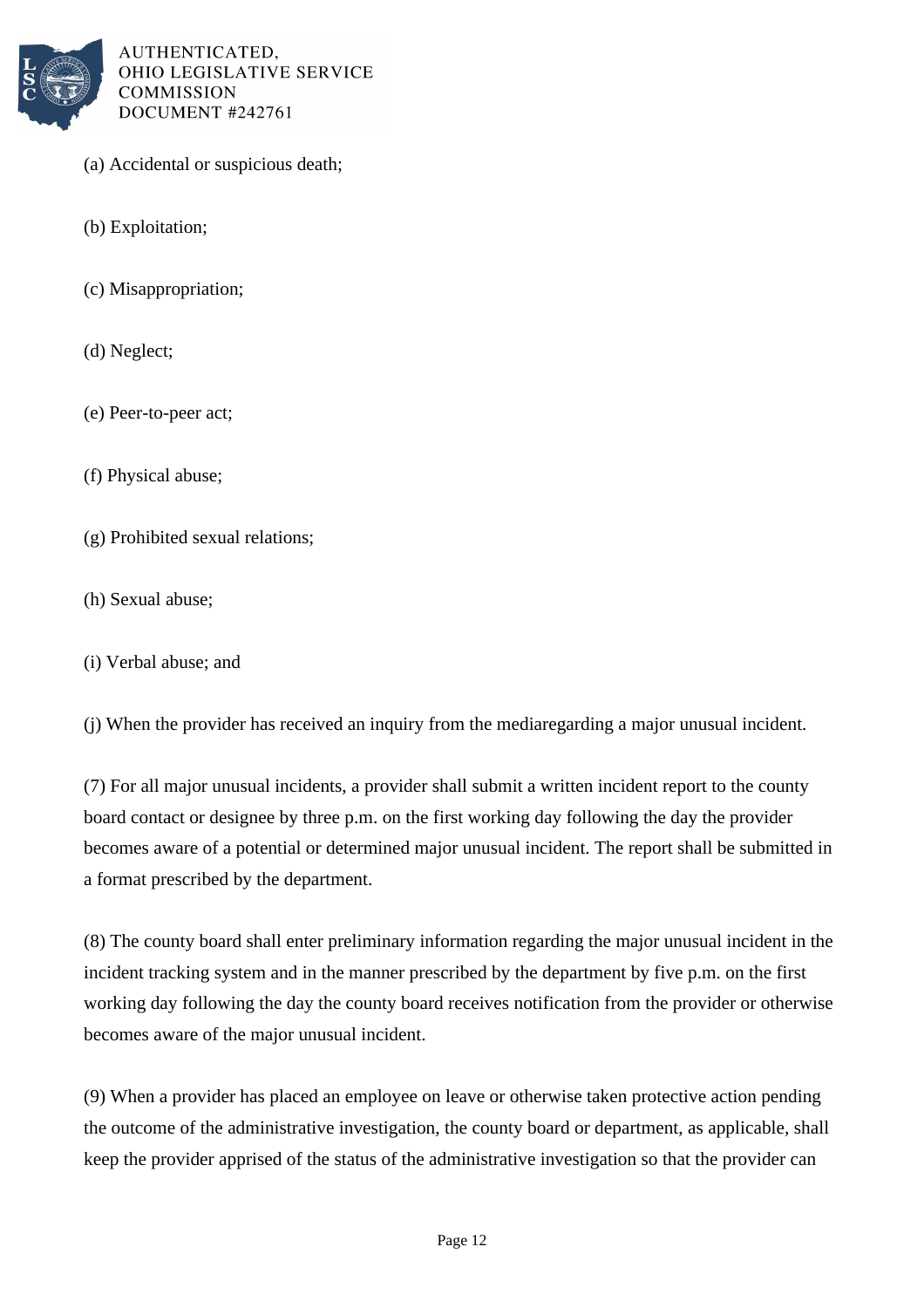

resume normal operations as soon as possible consistent with the health and welfare of at-risk individuals. The provider shall notify the county board or department, as applicable, of any changes regarding the protective action.

(10) If the provider is a developmental center, all reports required by this rule shall be made directly to the department.

 $(11)$  The county board shall have a system that is available twenty-four hours a day, seven days a week, to receive and respond to all reports required by this rule. The county board shall communicate this system in writing to all individuals receiving services in the county or their guardians as applicable, providers in the county, and to the department.

(E) Reporting of alleged criminal acts

(1) The provider shall immediately report to the law enforcement entity having jurisdiction of the location where the incident occurred, any allegation of a criminal act. The provider shall document the time, date, and name of person notified of the alleged criminal act. The county board shall ensure that the notification has been made.

(2) The department shall immediately report to the Ohio state highway patrol, any allegation of a criminal act occurring at a developmental center. The department shall document the time, date, and name of person notified of the alleged criminal act.

# (F) Abused or neglected children

All allegations of abuse or neglect as defined in sections 2151.03 and 2151.031 of the Revised Code of an individual under the age of twenty-one years shall be immediately reported to the local public children's services agency. The notification may be made by the provider or the county board. The county board shall ensure that the notification has been made.

(G) Notification requirements for major unusual incidents

 $(1)$  The provider shall make the following notifications, as applicable, when the major unusual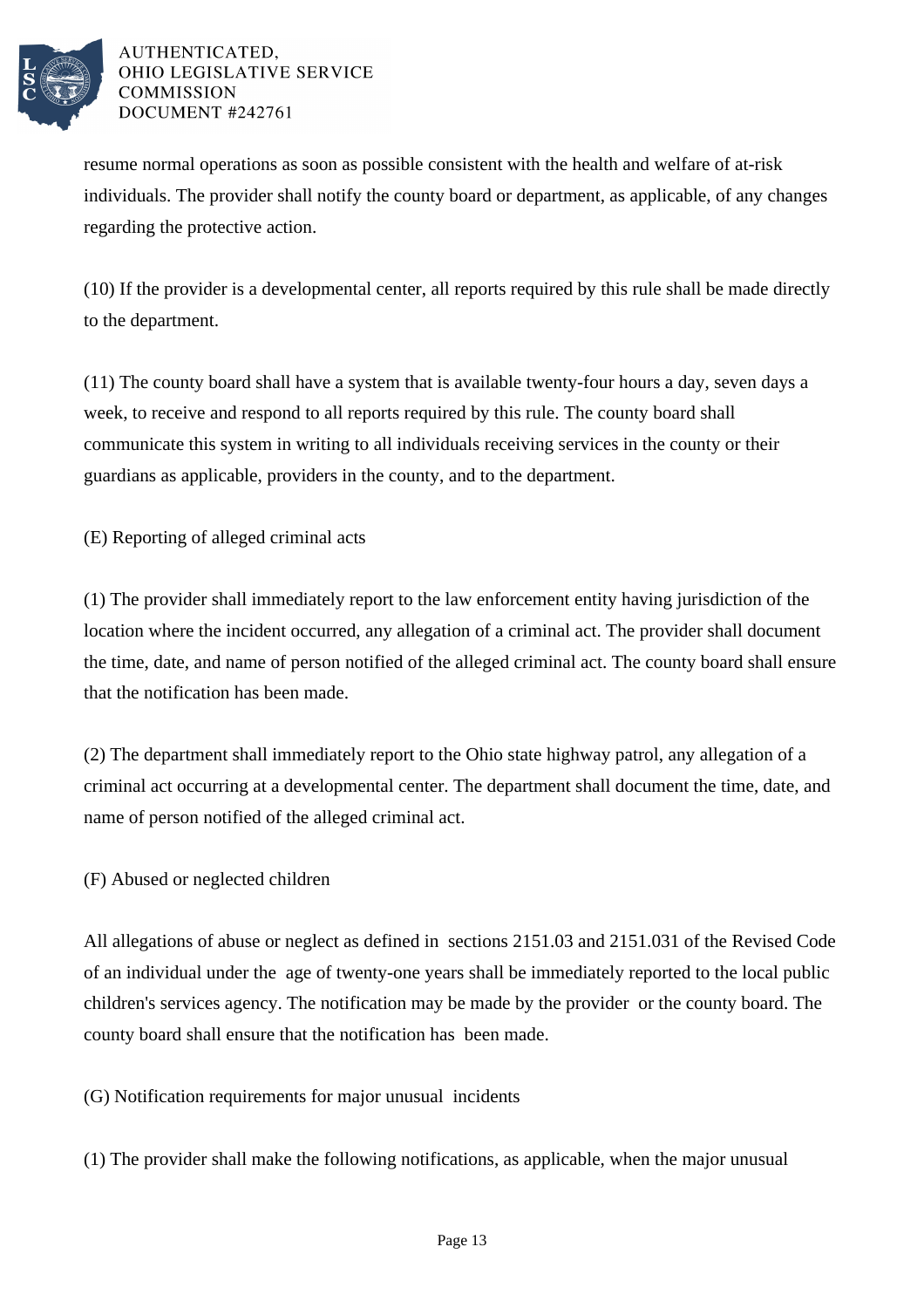

incident or discovery of the major unusual incident occurs when such provider has responsibility for the individual. The notification shall be made on the same day the major unusual incident or discovery of the major unusual incident occurs and include immediate actions taken.

(a) Guardian or other person whom the individual has identified.

(b) Service and support administrator serving the individual.

(c) Other providers of services as necessary to ensure continuity of care and support for the individual.

(d) Staff or family living at the individual's residence who have responsibility for the individual's care.

(2) All notifications or efforts to notify shall be documented. The county board shall ensure that all required notifications have been made.

(3) Notification shall not be made:

(a) If the person to be notified is the primary person involved, the spouse of the primary person involved, or the significant other of the primary person involved; or

(b) When such notification could jeopardize the health and welfare of an individual involved.

(4) Notification to a person is not required when the report comes from such person or in the case of a death when the family is already aware of the death.

(5) In any case where law enforcement has been notified of an alleged criminal act, the department may provide notification of the major unusual incident to any other provider, developmental center, or county board for whom the primary person involved works, for the purpose of ensuring the health and welfare of any at-risk individual. The notified provider or county board shall take such steps necessary to address the health and welfare needs of any at-risk individual and may consult the department in this regard. The department shall inform any notified entity as to whether the major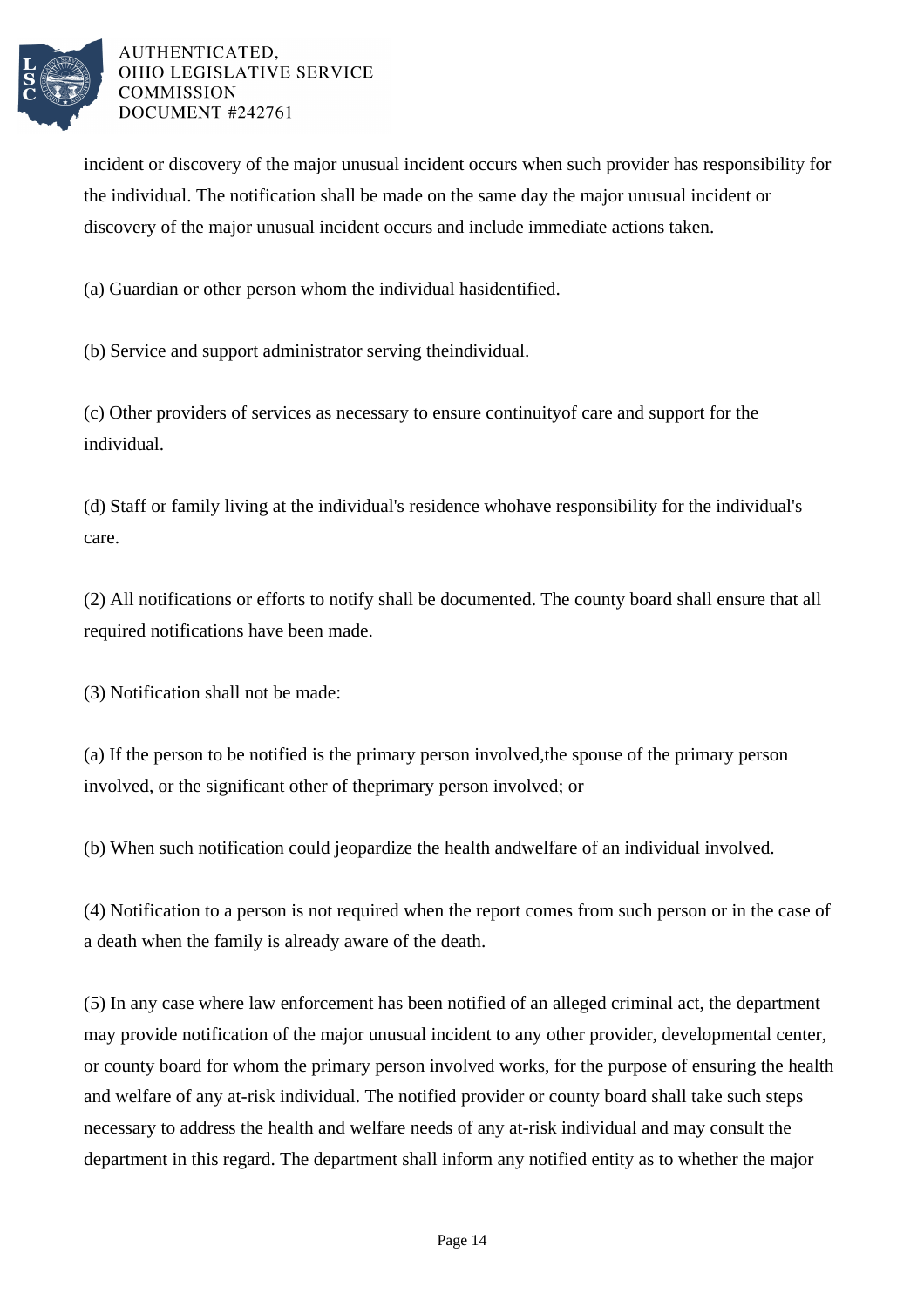

unusual incident is substantiated. Providers, developmental centers, or county boards employing a primary person involved shall notify the department when they are aware that the primary person involved works for another provider.

(H) General administrative investigation requirements

(1) Each county board shall employ at least one investigative agent or contract with a person or governmental entity for the services of an investigative agent. An investigative agent shall be certified by the department in accordance with rule 5123:2-5-07 of the Administrative Code. Employees of the department who are designated investigators are considered certified investigative agents for the purpose of this rule.

(2) All major unusual incidents require an administrative investigation meeting the applicable administrative investigation procedure in appendix A, appendix B, or appendix C to this rule unless it is not possible or relevant to the administrative investigation to meet a requirement under this rule, in which case the reason shall be documented. Administrative investigations shall be conducted and reviewed by investigative agents.

(a) The department or county board may elect to follow the administrative investigation procedure for category A major unusual incidents for any major unusual incident.

(b) Based on the facts discovered during administrative investigation of the major unusual incident, the category may change or additional categories may be added to the record. If a major unusual incident changes category, the reason for the change shall be documented and the new applicable category administrative investigation procedure shall be followed to investigate the major unusual incident.

(c) Major unusual incidents that involve an active criminal investigation may be closed as soon as the county board ensures that the major unusual incident is properly coded, the history of the primary person involved has been reviewed, cause and contributing factors are determined, a finding is made, and prevention measures implemented. Information needed for closure of the major unusual incident may be obtained from the criminal investigation.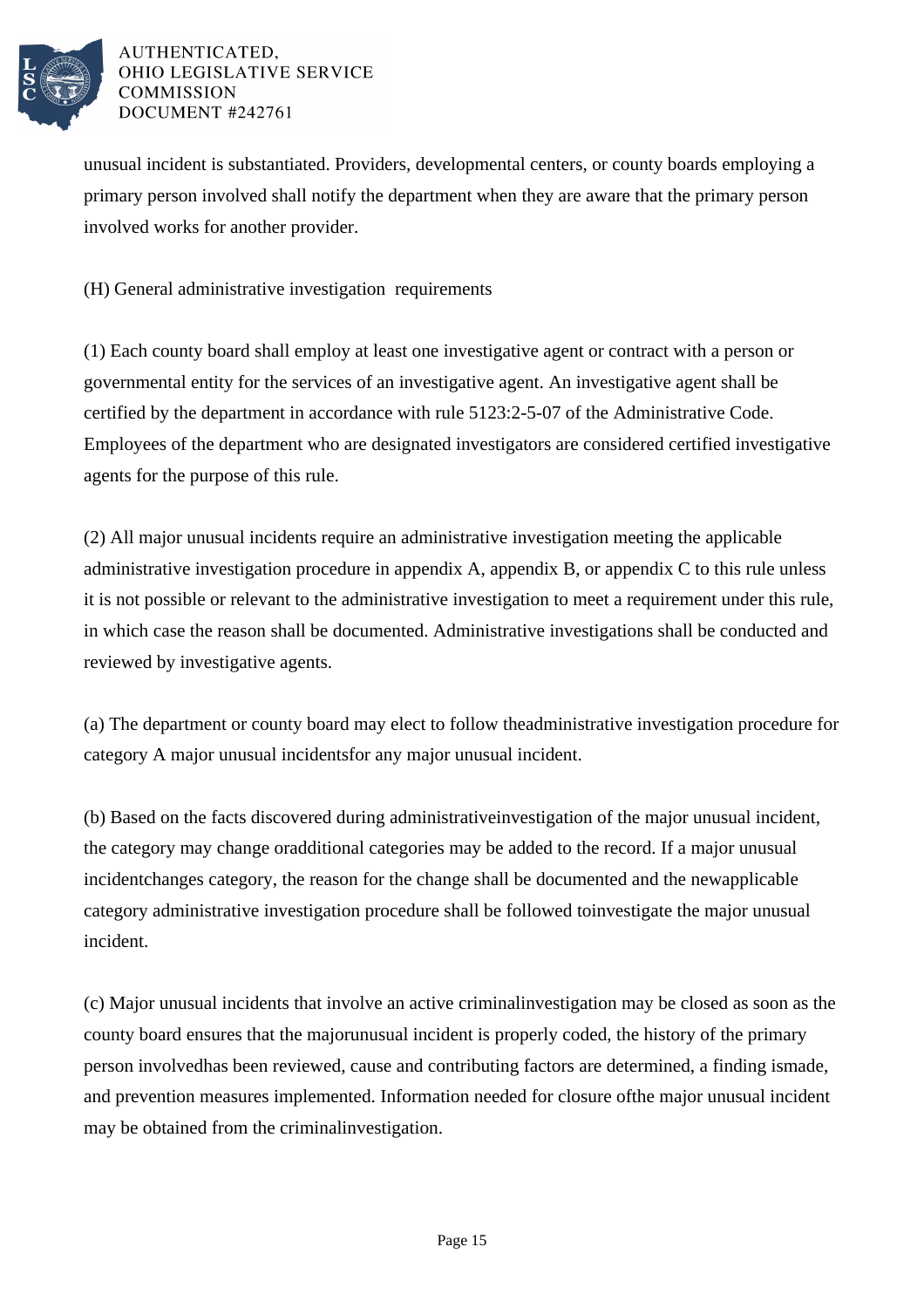

(3) County board staff may assist the investigative agent by gathering documents, entering information into the incident tracking system, fulfilling category  $C$  administrative investigation requirements, or performing other administrative or clerical duties that are not specific to the investigative agent role.

(4) Except when law enforcement or the public children's services agency is conducting the investigation, the investigative agent shall conduct all interviews for major unusual incidents unless the investigative agent determines the need for assistance with interviewing an individual. For a major unusual incident occurring at an intermediate care facility for individuals with intellectual disabilities, the investigative agent may utilize interviews conducted by the intermediate care facility for individuals with intellectual disabilities or conduct his or her own interviews. If the investigative agent determines the information is reliable, the investigative agent may utilize other information received from law enforcement, the public children's services agency, or providers in order to meet the requirements of this rule.

(5) Except when law enforcement or the public children's services agency has been notified and is considering conducting an investigation, the county board shall commence an administrative investigation. If law enforcement or the public children's services agency notifies the county board that it has declined to investigate, the county board shall commence the administrative investigation within a reasonable amount of time based on the initial information received or obtained and consistent with the health and welfare of all at-risk individuals, but no later than twenty-four hours for a major unusual incident in category A or no later than three working days for a major unusual incident in category B or category C.

(6) An intermediate care facility for individuals with intellectual disabilities shall conduct an investigation that complies with applicable federal regulations, including  $42$  C.F.R.  $483.420$  as in effect on the effective date of this rule, for any unusual incident or major unusual incident involving a resident of the facility, regardless of where the unusual incident or major unusual incident occurs. The intermediate care facility for individuals with intellectual disabilities shall provide a copy of its full report of an administrative investigation of a major unusual incident to the county board. The investigative agent may utilize information from the administrative investigation conducted by the intermediate care facility for individuals with intellectual disabilities to meet the requirements of this rule or conduct a separate administrative investigation. The county board shall provide a copy of its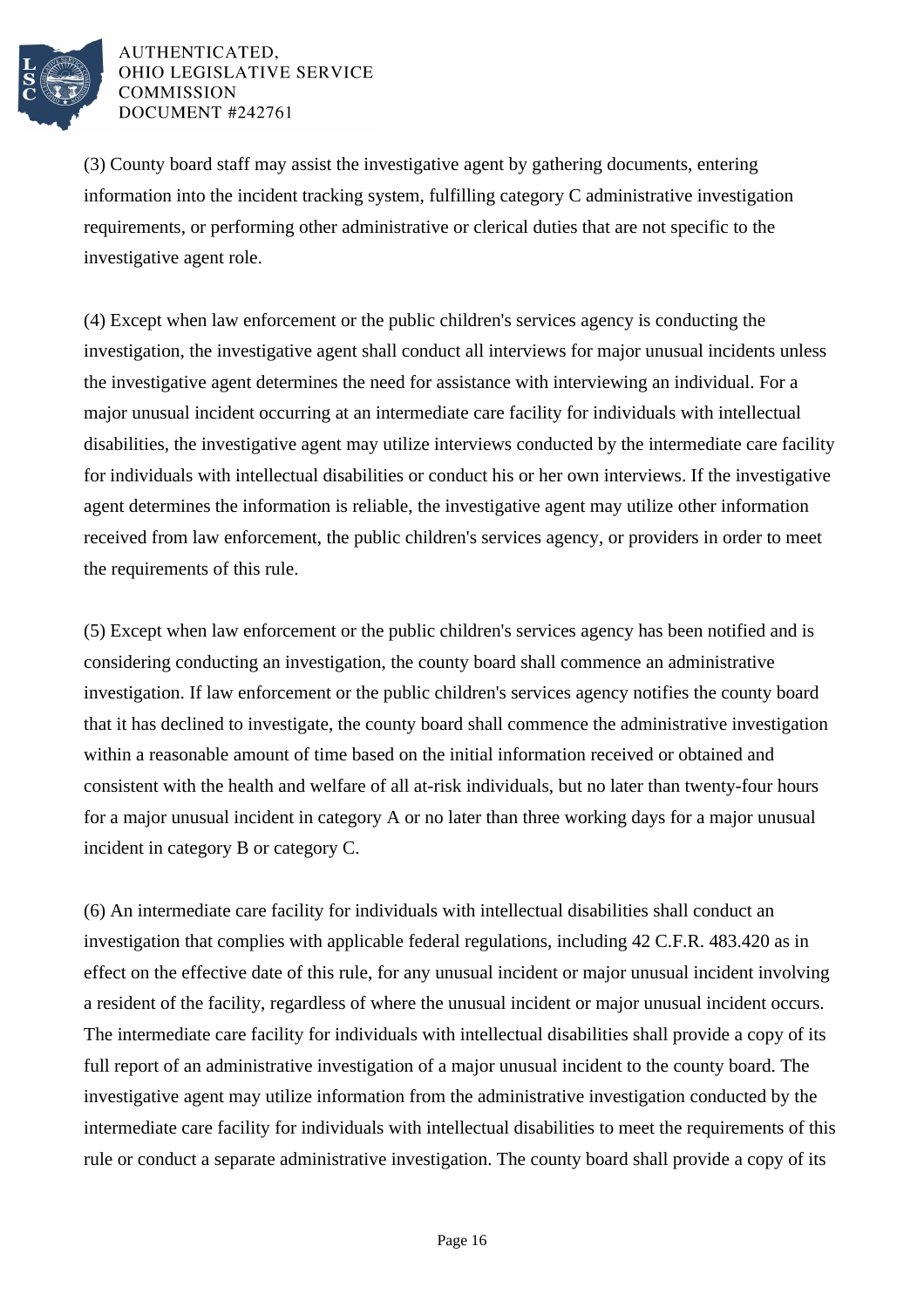

full report of the administrative investigation to the intermediate care facility for individuals with intellectual disabilities. The department shall resolve any conflicts that arise.

(7) When an agency provider, excluding an intermediate care facility for individuals with intellectual disabilities, conducts an internal review of an incident for which a major unusual incident has been filed, the agency provider shall submit the results of its internal review of the incident, including statements and documents, to the county board within fourteen calendar days of the agency provider becoming aware of the incident.

(8) All developmental disabilities employees shall cooperate with administrative investigations conducted by entities authorized to conduct investigations. Providers and county boards shall respond to requests for information within the time frame requested. The time frames identified shall be reasonable.

(9) Except when law enforcement or the public children's service agency is conducting an investigation, the investigative agent shall endeavor to reach a preliminary finding regarding allegations of physical abuse or sexual abuse and notify the individual or individual's guardian and provider of the preliminary finding within fourteen working days. When it is not possible for the investigative agent to reach a preliminary finding within fourteen working days, he or she shall instead notify the individual or individual's guardian and provider of the status of the investigation.

(10) The investigative agent shall complete a report of the administrative investigation and submit it for closure in the incident tracking system within thirty working days unless the county board requests and the department grants an extension for good cause. If an extension is granted, the department may require submission of interim reports and may identify alternative actions to assist with the timely conclusion of the report.

 $(11)$  The report shall follow the format prescribed by the department. The investigative agent shall include the initial allegation, a list of persons interviewed and documents reviewed, a summary of each interview and document reviewed, and a findings and conclusions section which shall include the cause and contributing factors to the incident and the facts that support the findings and conclusions.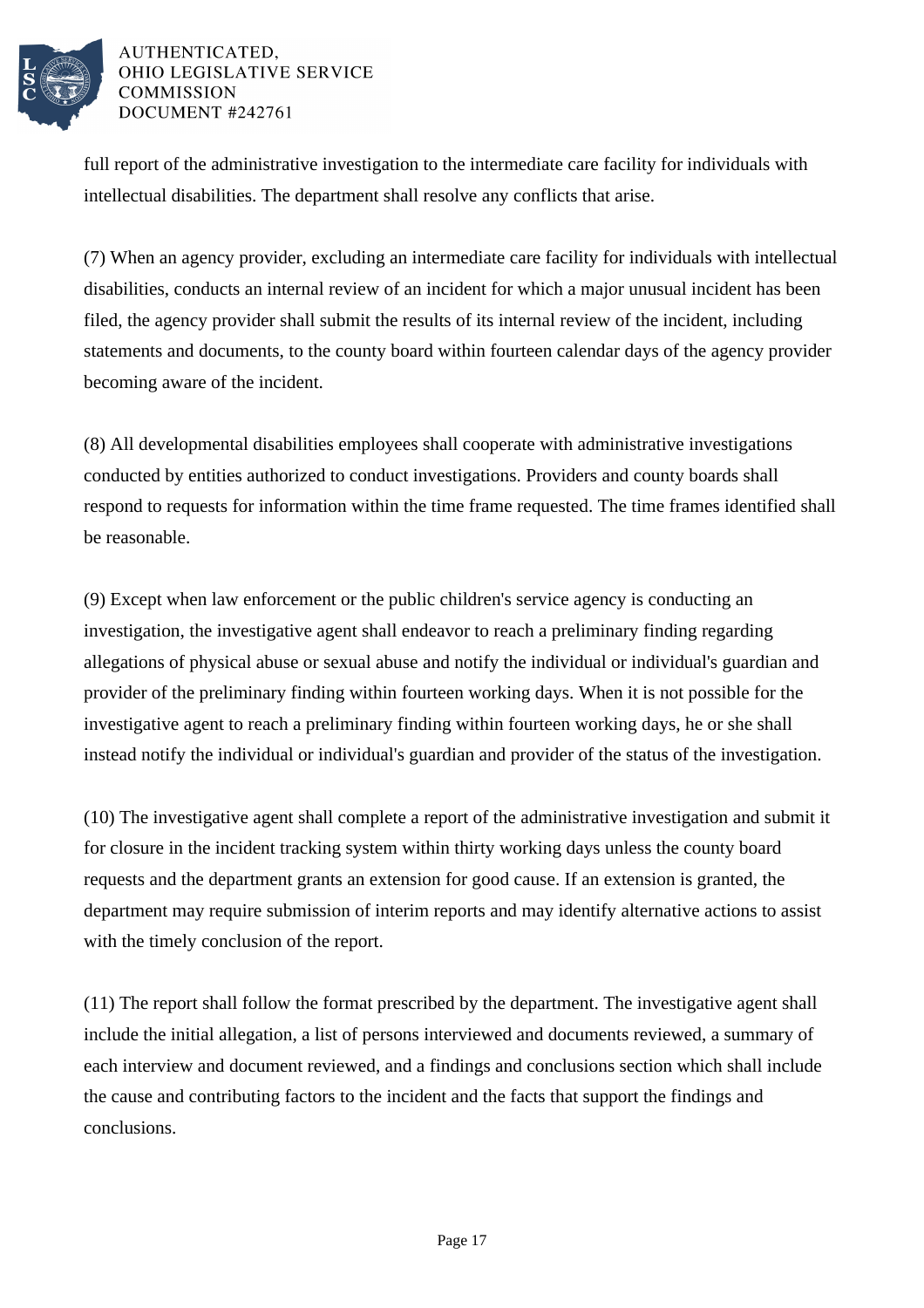

(I) Department-directed administrative investigations of major unusual incidents

(1) The department shall conduct the administrative investigation when the major unusual incident includes an allegation against:

(a) The superintendent of a county board or developmental center;

(b) The executive director or equivalent of a regional council of governments;

(c) A management employee who reports directly to the superintendent of the county board, the superintendent of a developmental center, or executive director or equivalent of a regional council of governments;

(d) An investigative agent;

(e) A service and support administrator;

(f) A major unusual incident contact or designee employed by a county board;

(g) A current member of a county board;

(h) A person having any known relationship with any of the persons specified in paragraphs  $(I)(1)(a)$ to  $(I)(1)(g)$  of this rule when such relationship may present a conflict of interest or the appearance of a conflict of interest; or

(i) An employee of a county board or a developmental center when it is alleged that the employee is responsible for an individual's death, has committed sexual abuse, engaged in prohibited sexual activity, or committed physical abuse or neglect resulting in emergency room treatment or hospitalization.

(2) A department-directed administrative investigation or administrative investigation review may be conducted following the receipt of a request from a county board, developmental center, provider, individual, or guardian if the department determines that there is a reasonable basis for the request.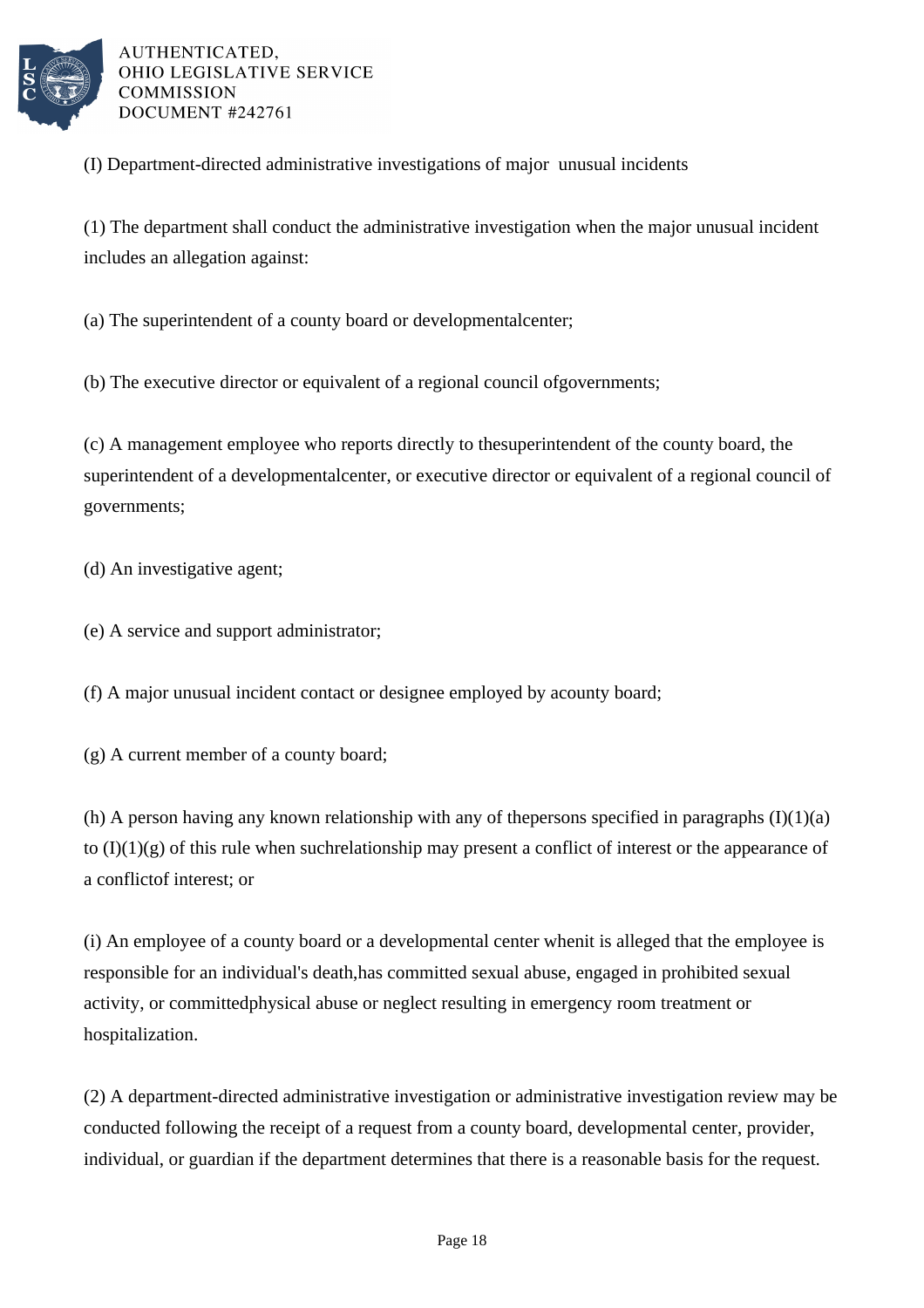

(3) The department may conduct a review or administrative investigation of any major unusual incident or may request that a review or administrative investigation be conducted by another county board, a regional council of governments, or any other governmental entity authorized to conduct an investigation.

(J) Written summaries of major unusual incidents

(1) No later than five working days following the county board's, developmental center's, or department's recommendation for closure via the incident tracking system, the county board, developmental center, or department shall provide a written summary of the administrative investigation of each category A or category B major unusual incident, including the allegations, the facts and findings, including as applicable, whether the case was substantiated or unsubstantiated, and preventive measures implemented in response to the major unusual incident to:

(a) The individual, individual's guardian, or other person whom the individual has identified, as applicable; in the case of a peer-to-peer act, both individuals, individuals' guardians, or other persons whom the individuals have identified, as applicable, shall receive the written summary;

(b) The licensed or certified provider and provider at the time of the major unusual incident; and

(c) The individual's service and support administrator and support broker, as applicable.

(2) In the case of an individual's death, the written summary shall be provided to the individual's family only upon request by the individual's family.

(3) The written summary shall not be provided to the primary person involved, the spouse of the primary person involved, or the significant other of the primary person involved.

(4) When the primary person involved is a developmental disabilities employee or a guardian, the county board shall, no later than five working days following the recommended closure of a case, make a reasonable attempt to provide written notice to the primary person involved as to whether the major unusual incident has been substantiated, unsubstantiated/insufficient evidence, or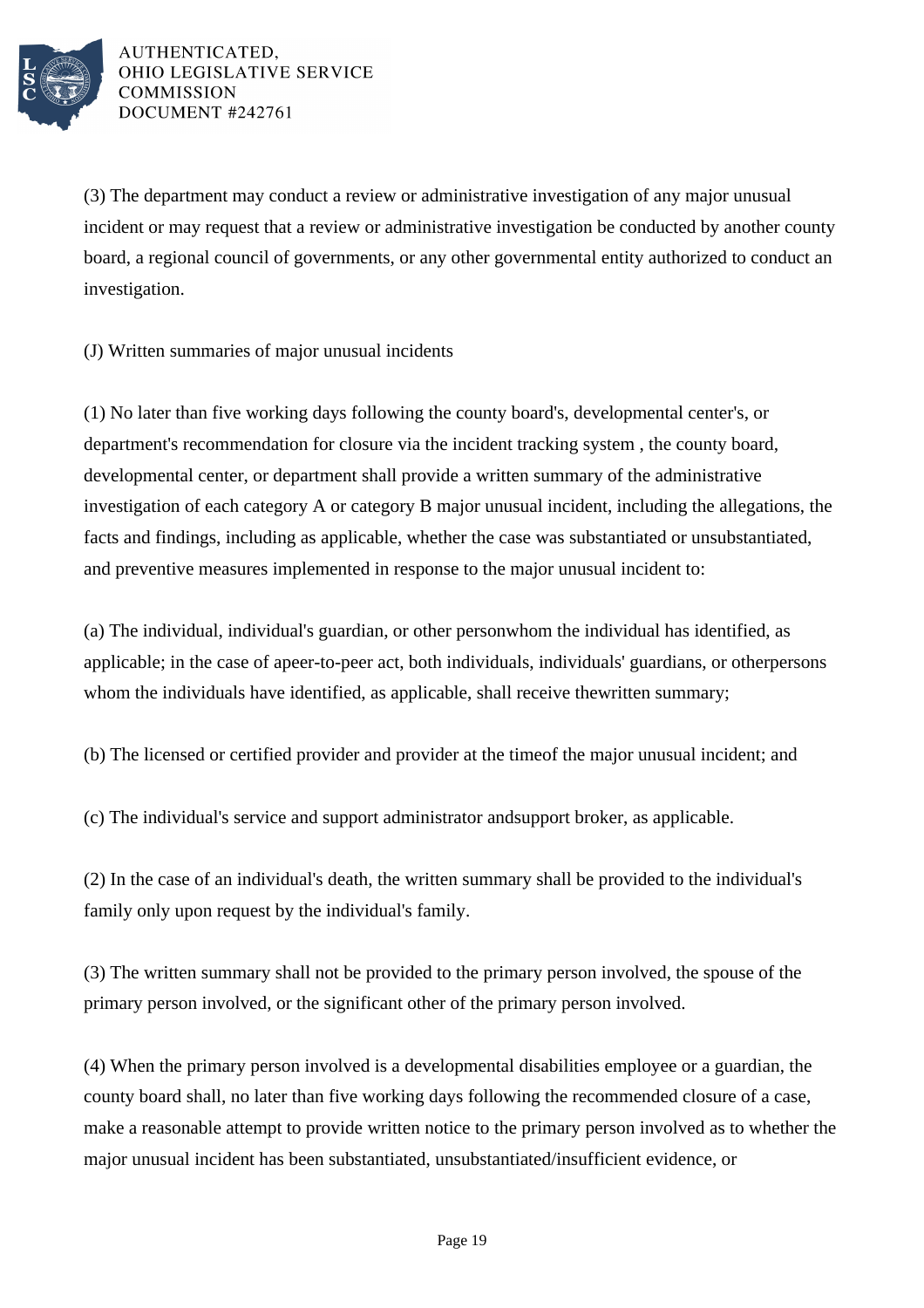

unsubstantiated/unfounded.

(5) If a service and support administrator is not assigned, a county board designee shall be responsible for ensuring the preventive measures are implemented based upon the written summary.

(6) An individual, individual's guardian, other person whom the individual has identified, or provider may dispute the findings by submitting a letter of dispute and supporting documentation to the county board superintendent, or to the director of the department if the department conducted the administrative investigation, within fifteen calendar days following receipt of the findings. An individual may receive assistance from any person selected by the individual to prepare a letter of dispute and provide supporting documentation.

(7) The county board superintendent or his or her designee or the director of the department or his or her designee, as applicable, shall consider the letter of dispute, the supporting documentation, and any other relevant information and issue a determination within thirty calendar days of such submission and take action consistent with such determination, including confirming or modifying the findings or directing that more information be gathered and the findings be reconsidered.

(8) In cases where the letter of dispute has been filed with the county board, the disputant may dispute the final findings made by the county board by filing those findings and any documentation contesting such findings as are disputed with the director of the department within fifteen calendar days of the county board determination. The director of the department shall issue a decision within thirty calendar days.

(K) Review, prevention, and closure of major unusual incidents

(1) Agency providers shall implement a written procedure for the internal review of all major unusual incidents and shall be responsible for taking all reasonable steps necessary to prevent the recurrence of major unusual incidents. The written procedure shall require senior management of the agency provider to be informed within two working days following the day staff become aware of a potential or determined major unusual incident involving misappropriation, neglect, physical abuse, or sexual abuse.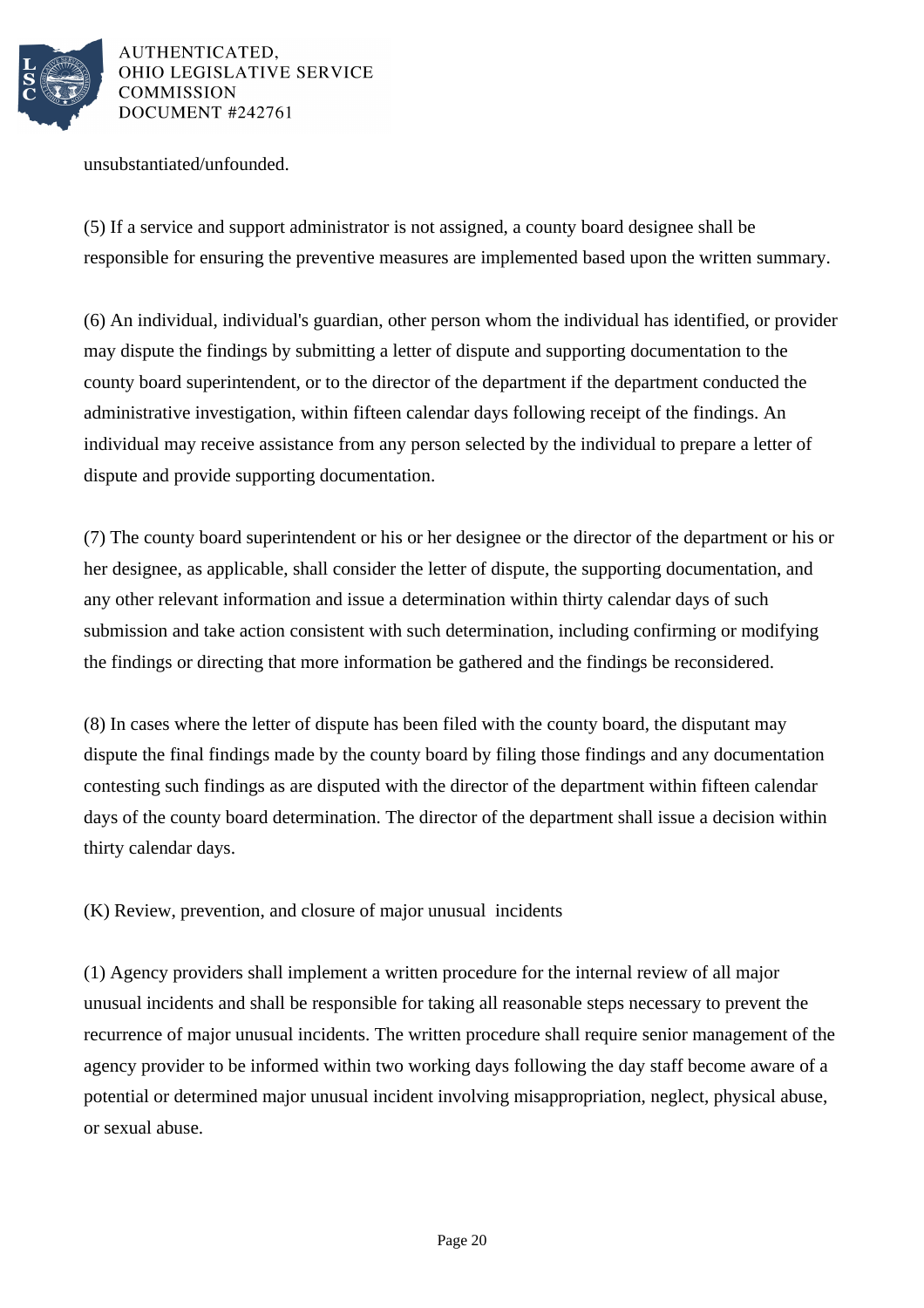

(2) Members of an individual's team shall ensure that risks associated with major unusual incidents are addressed in the individual plan or individual service plan of each individual affected and collaborate on the development of preventive measures to address the causes and contributing factors to the major unusual incident. The team members shall jointly determine what constitutes reasonable steps necessary to prevent the recurrence of major unusual incidents. If there is no service and support administrator, team, qualified intellectual disability professional, or agency provider involved with the individual, a county board designee shall ensure that reasonably possible preventive measures are fully implemented.

(3) The department may review reports submitted by a county board or developmental center. The department may obtain additional information necessary to consider the report, including copies of all administrative investigation reports that have been prepared. Such additional information shall be provided within the time period specified by the department.

(4) The department shall review and close reports regarding the following major unusual incidents:

(a) Accidental or suspicious death;

(b) Death other than accidental or suspicious death;

(c) Exploitation;

(d) Medical emergency;

- (e) Misappropriation;
- (f) Neglect;
- (g) Peer-to-peer act;
- (h) Physical abuse;
- (i) Prohibited sexual relations;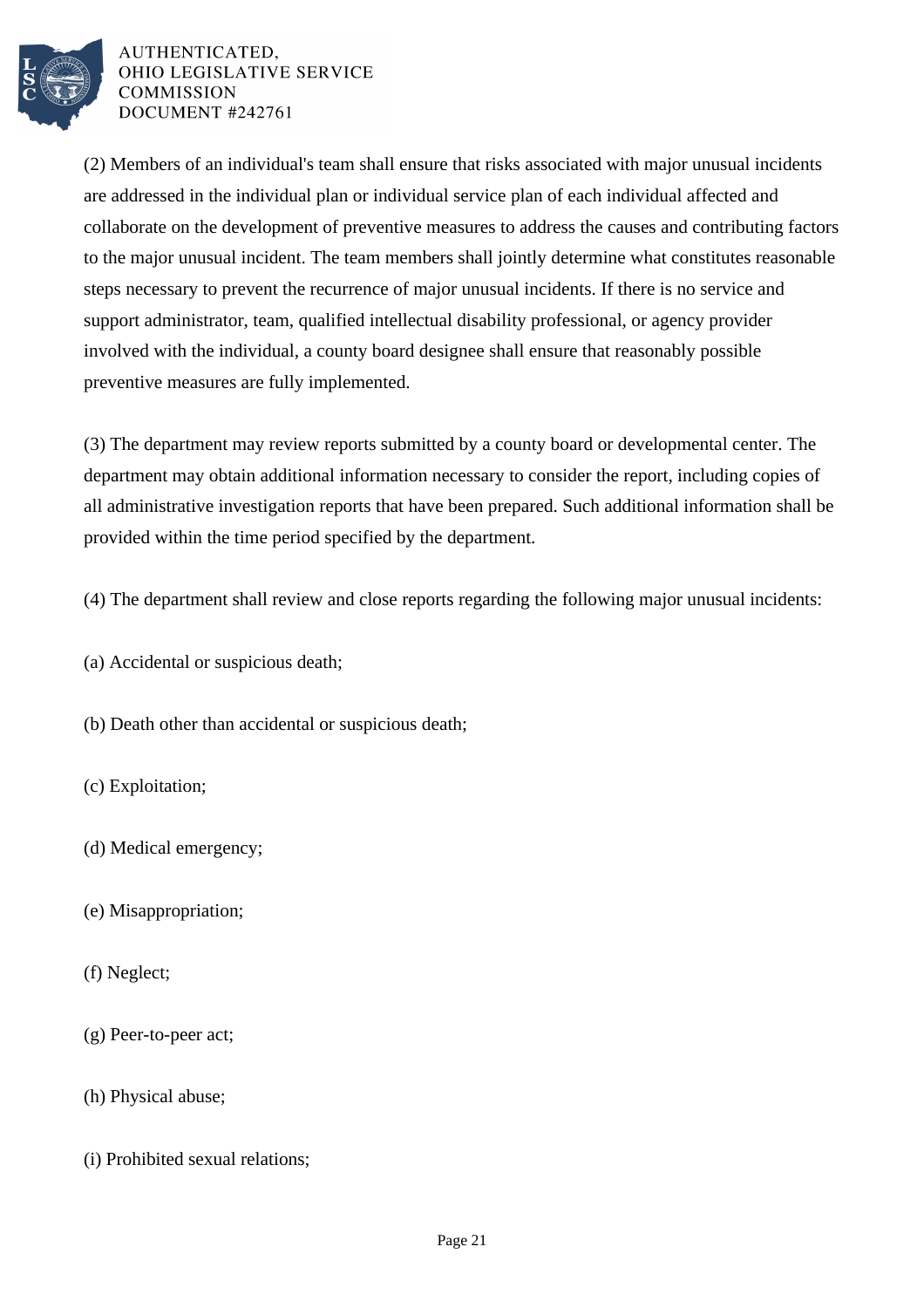

- (j) Sexual abuse;
- (k) Significant injury when cause is unknown;
- (l) Verbal abuse;
- (m) Any major unusual incident that is the subject of a director's alert; and
- (n) Any major unusual incident investigated by the department.
- (5) The county board shall review and close reports regarding the following major unusual incidents:
- (a) Attempted suicide;
- (b) Failure to report;
- (c) Law enforcement;
- (d) Missing individual;
- (e) Rights code violation;
- (f) Significant injury when cause is known;
- (g) Unanticipated hospitalization; and
- (h) Unapproved behavioral support.

(6) The department may review any case to ensure it has been properly closed and shall conduct sample reviews to ensure proper closure by the county board. The department may reopen any administrative investigation that does not meet the requirements of this rule. The county board shall provide any information deemed necessary by the department to close the case.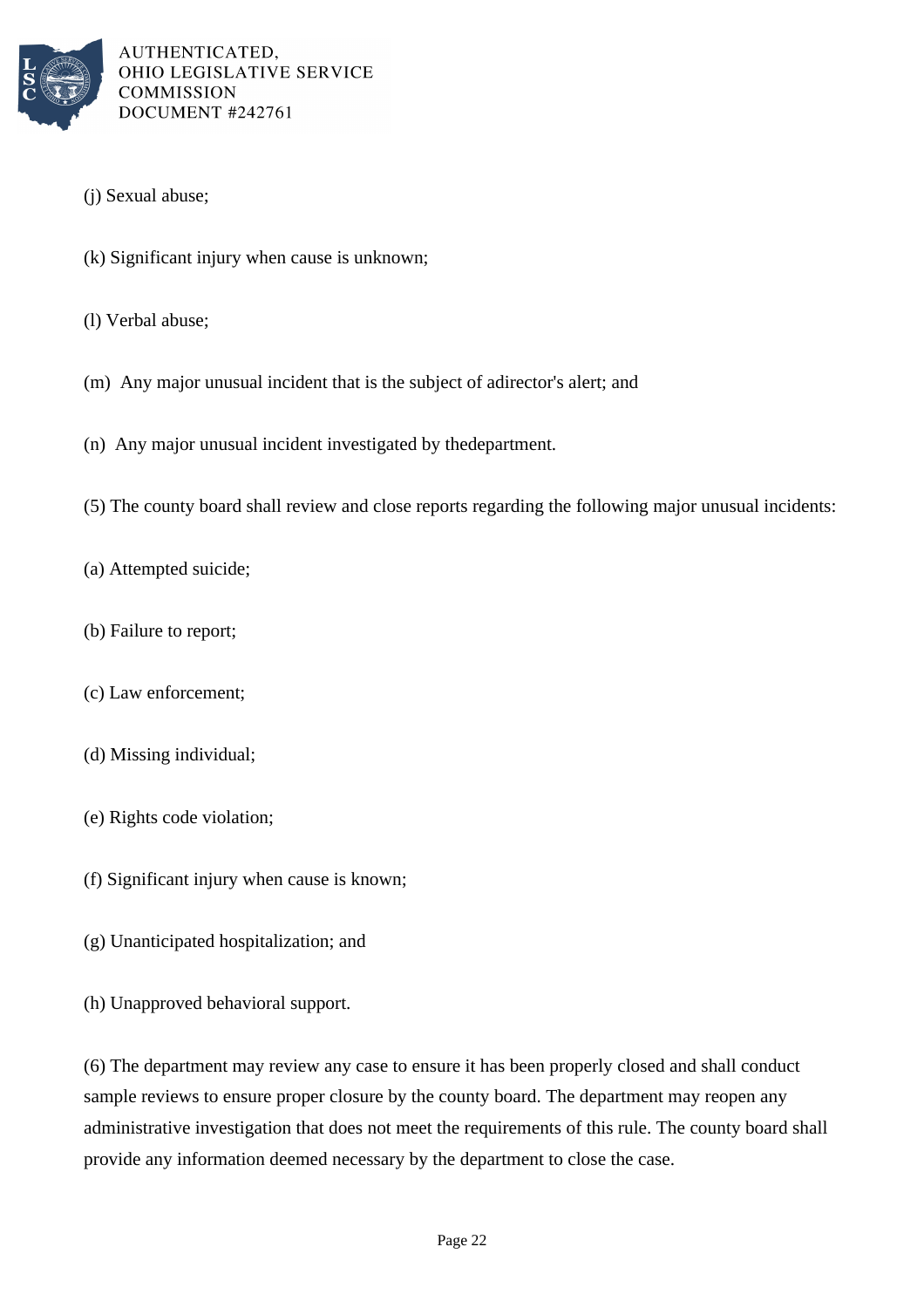

(7) The department and the county board shall consider the following criteria when determining whether to close a case:

(a) Whether sufficient reasonable measures have been taken to ensure the health and welfare of any at-risk individual;

(b) Whether a thorough administrative investigation has been conducted consistent with the standards set forth in this rule;

(c) Whether the team, including the county board and provider, collaborated on developing preventive measures to address the causes and contributing factors;

(d) Whether the county board has ensured that preventive measures have been implemented to prevent recurrence;

(e) Whether the incident is part of a pattern or trend as flagged through the incident tracking system requiring some additional action; and

(f) Whether all requirements set forth in statute or rule have been satisfied.

(L) Analysis of major unusual incident trends and patterns

(1) By January thirty-first of each year, a provider shall conduct an in-depth review and analysis of trends and patterns of major unusual incidents occurring during the preceding calendar year and compile an annual report which contains:

(a) Date of review;

(b) Name of person completing review;

(c) Time period of review;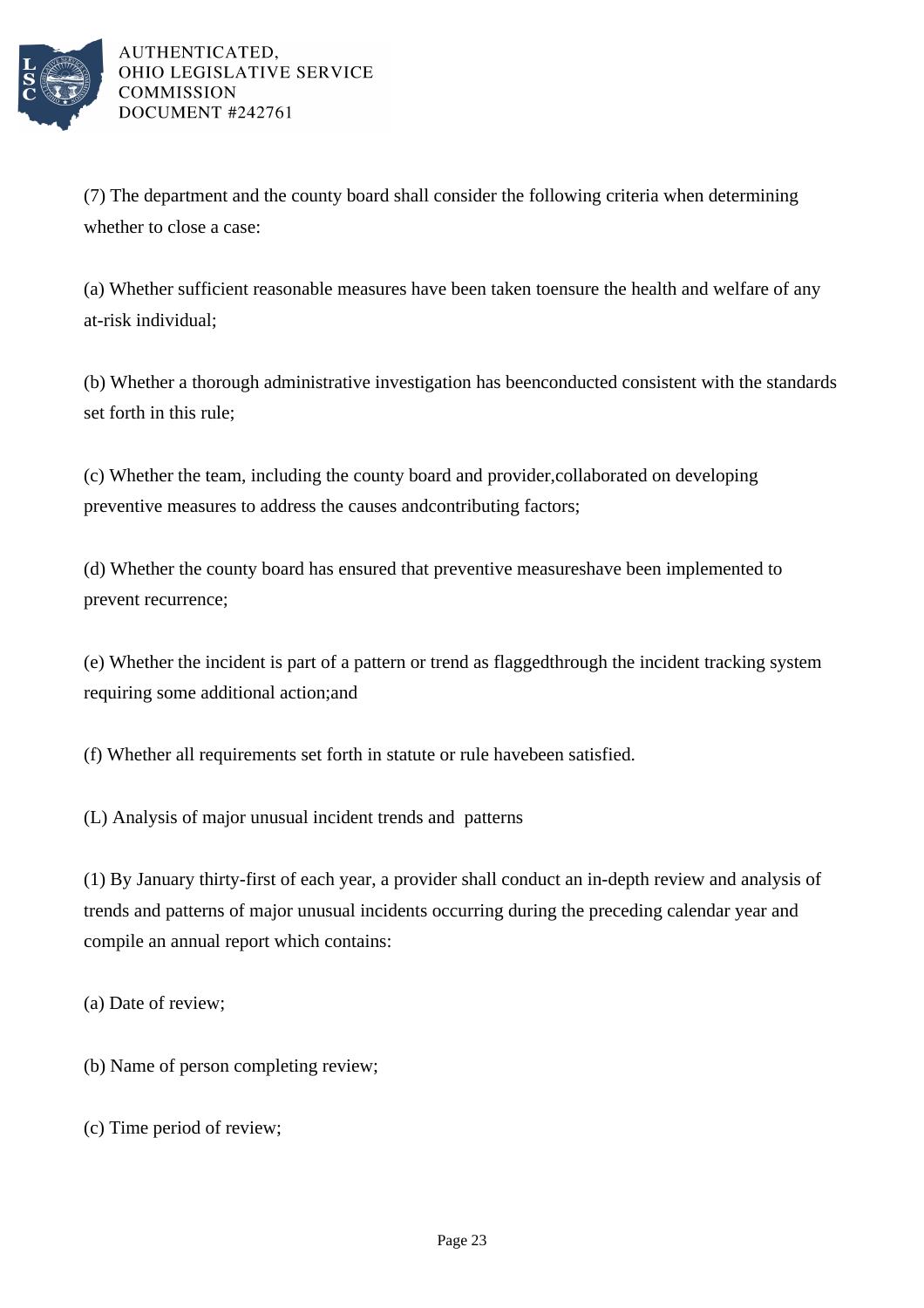

(d) Comparison of data for previous three years;

(e) Explanation of data;

(f) Data for review by major unusual incident category type;

(g) Specific individuals involved in established trends and patterns (i.e., five major unusual incidents of any kind within six months, ten major unusual incidents of any kind within a year, or other pattern identified by the individual's team);

(h) Specific trends by residence, region, or program;

(i) Previously identified trends and patterns; and

(j) Action plans and preventive measures implemented to address noted trends and patterns.

(2) A provider other than a county board shall send the annual report to the county board for all programs operated in the county by February twenty-eighth of each year. The county board shall review the annual report to ensure that all issues have been reasonably addressed to prevent recurrence of major unusual incidents. The county board shall keep the annual report on file and make it available to the department upon request.

(3) A county board that provides specialized services shall send the annual report to the department for all programs operated by the county board by February twenty-eighth of each year. The department shall review the annual report to ensure that all issues have been reasonably addressed to prevent recurrence of major unusual incidents.

(4) Each county board or as applicable, each council of governments to which county boards belong, shall have a committee that reviews trends and patterns of major unusual incidents. The committee shall be made up of a reasonable representation of the county board(s), providers, individuals who receive services and their families, and other stakeholders deemed appropriate by the committee.

(a) The role of the committee shall be to review and share the county or council of governments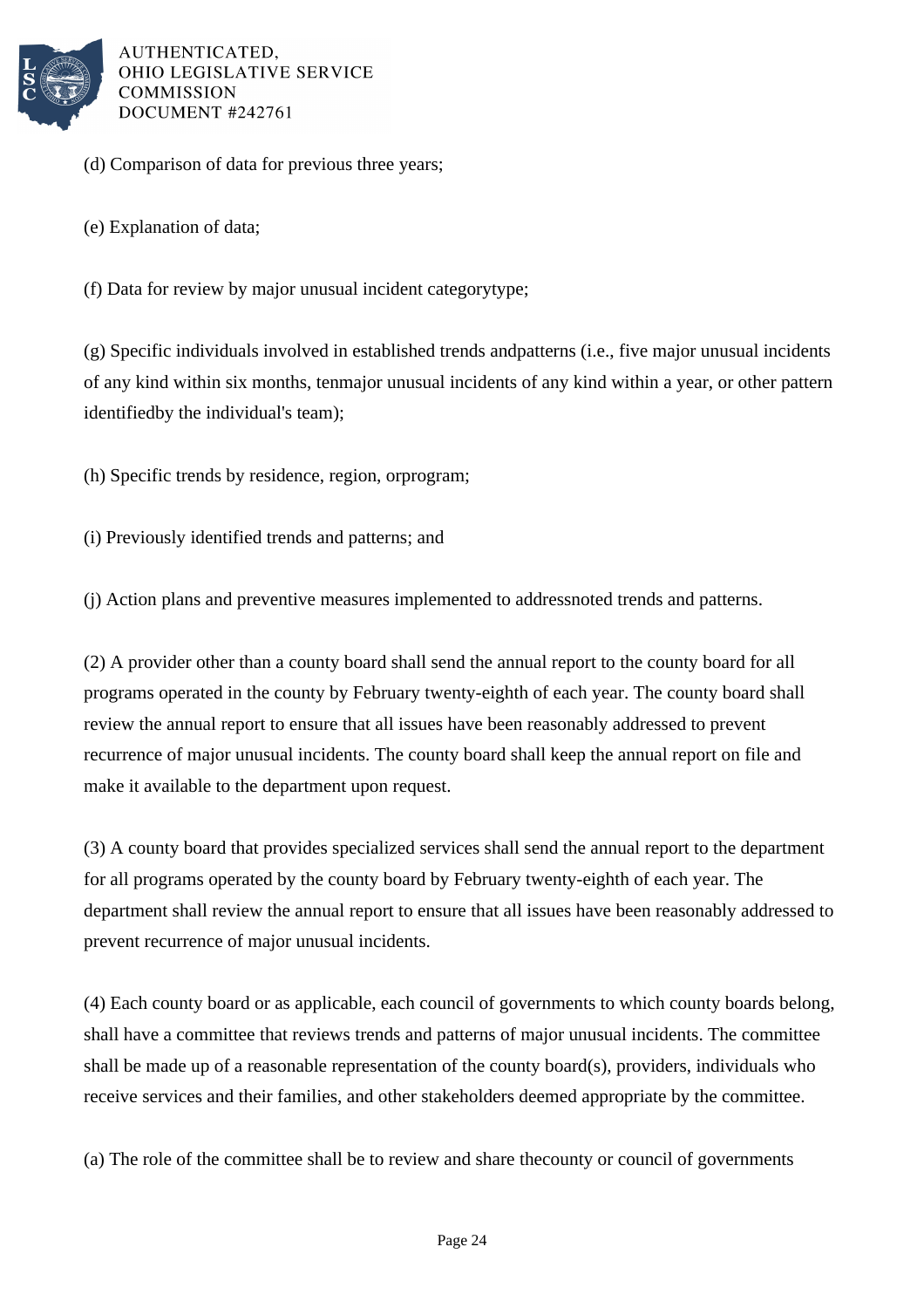

aggregate data prepared by the county board or council of governments to identify trends, patterns, or areas for improving the quality of life for individuals served in the county or counties.

(b) The committee shall meet each March to review and analyze data for the preceding calendar year. The county board or council of governments shall send the aggregate data prepared for the meeting to all participants at least ten calendar days in advance of the meeting.

(c) The county board or council of governments shall record and maintain minutes of each meeting, distribute the minutes to members of the committee, and make the minutes available to any person upon request.

(d) The county board shall ensure follow-up actions identified by the committee have been implemented.

(5) The department shall prepare a report on trends and patterns identified through the process of reviewing major unusual incidents. The department shall periodically, but at least semi-annually, review this report with a committee appointed by the director of the department which shall consist of at least six members who represent various stakeholder groups, including disability rights Ohio and the Ohio department of medicaid. The committee shall make recommendations to the department regarding whether appropriate actions to ensure the health and welfare of individuals served have been taken. The committee may request that the department obtain additional information as may be necessary to make recommendations.

(M) Requirements for unusual incidents

(1) Unusual incidents shall be reported and investigated by the provider.

(2) Each agency provider shall develop and implement a written unusual incident policy and procedure that:

(a) Identifies what is to be reported as an unusual incident which shall include unusual incidents as defined in this rule;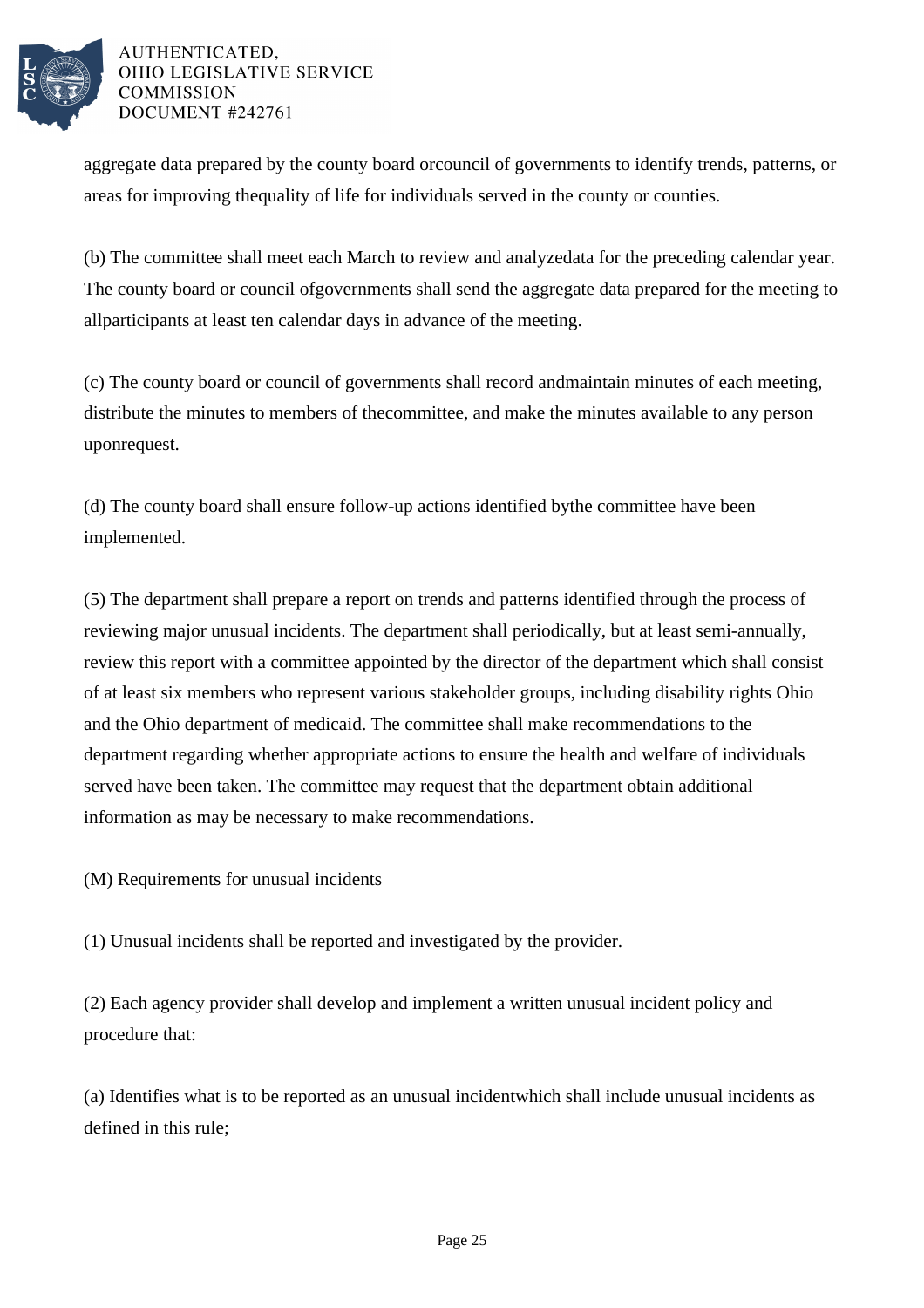

(b) Requires an employee who becomes aware of an unusual incident to report it to the person designated by the agency provider who can initiate proper action;

(c) Requires the report to be made no later than twenty-four hours after the occurrence of the unusual incident; and

(d) Requires the agency provider to investigate unusual incidents, identify the cause and contributing factors when applicable, and develop preventive measures to protect the health and welfare of any atrisk individuals.

(3) The agency provider shall ensure that all staff are trained and knowledgeable regarding the unusual incident policy and procedure.

(4) The provider providing services when an unusual incident occurs shall notify other providers of services as necessary to ensure continuity of care and support for the individual.

(5) Independent providers shall complete an unusual incident report, notify the individual's guardian or other person whom the individual has identified, as applicable, and forward the unusual incident report to the service and support administrator or county board designee on the first working day following the day the unusual incident is discovered.

(6) Each agency provider and independent provider shall review all unusual incidents as necessary, but no less than monthly, to ensure appropriate preventive measures have been implemented and trends and patterns identified and addressed as appropriate.

(7) The unusual incident reports, documentation of identified trends and patterns, and corrective action shall be made available to the county board and department upon request.

(8) Each agency provider and independent provider shall maintain a log of all unusual incidents. The log shall contain only unusual incidents as defined in paragraph  $(C)(25)$  of this rule and shall include, but is not limited to, the name of the individual, a brief description of the unusual incident, any injuries, time, date, location, cause and contributing factors, and preventive measures.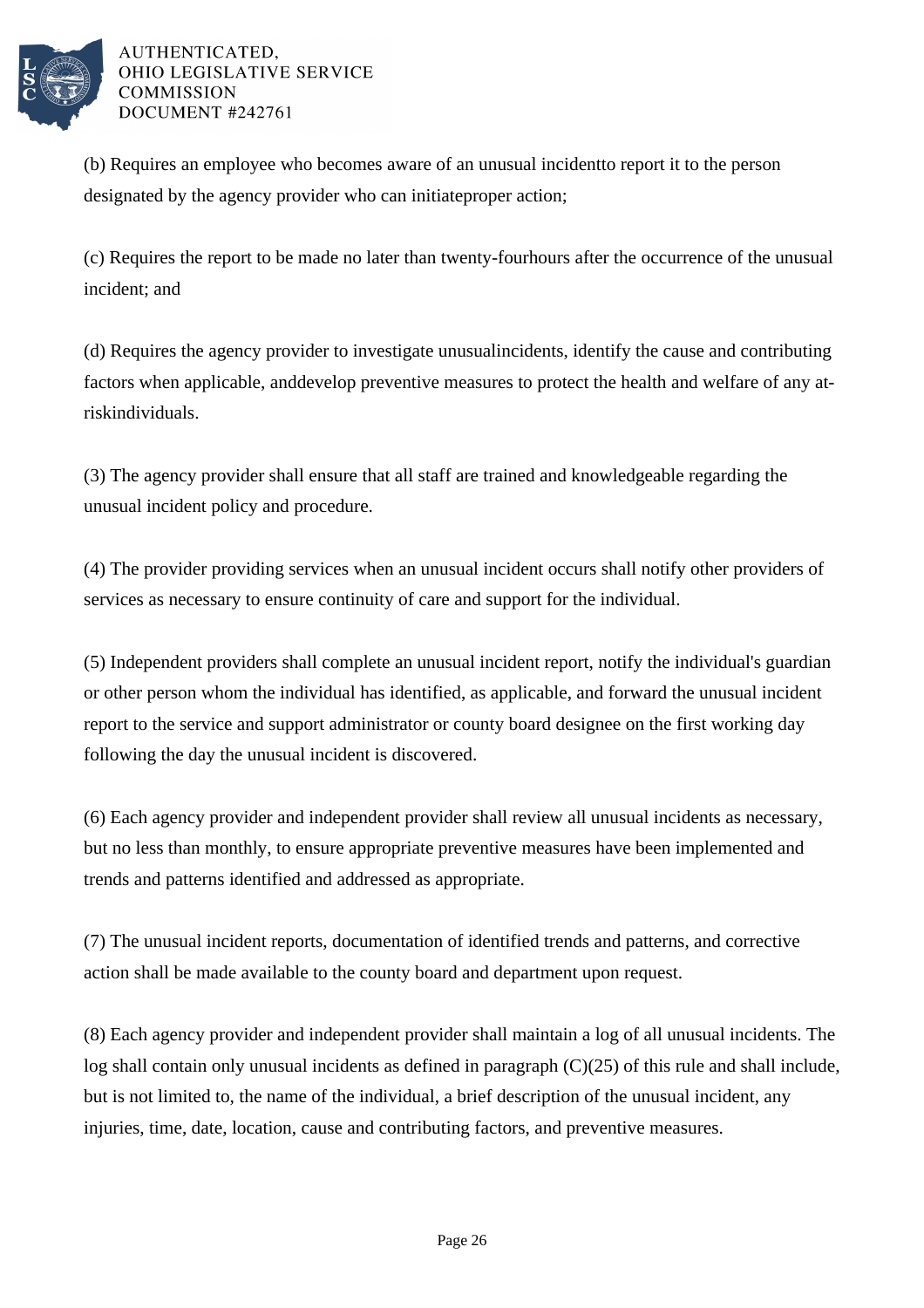

(9) Members of an individual's team shall ensure that risks associated with unusual incidents are addressed in the individual plan or individual service plan of each individual affected.

 $(10)$  A provider shall, upon request by the department or a county board, provide any and all information and documentation regarding an unusual incident and investigation of the unusual incident.

## (N) Oversight

(1) The county board shall review, on at least a quarterly basis, a representative sample of provider unusual incident logs, including logs where the county board is a provider, to ensure that major unusual incidents have been reported, preventive measures have been implemented, and that trends and patterns have been identified and addressed in accordance with this rule. The sample shall be made available to the department for review upon request.

(2) When the county board is a provider, the department shall review, on a monthly basis, a representative sample of county board logs to ensure that major unusual incidents have been reported, preventive measures have been implemented, and that trends and patterns have been identified and addressed in accordance with this rule. The county board shall submit the specified logs to the department upon request.

(3) The department shall conduct reviews of county boards and providers as necessary to ensure the health and welfare of individuals and compliance with this rule. Failure to comply with this rule may be considered by the department in any regulatory capacity, including certification, licensure, and accreditation.

(4) The department shall review and take any action appropriate when a complaint is received about how an administrative investigation is conducted.

## (O) Access to records

(1) Reports made under section 5123.61 of the Revised Code and this rule are not public records as defined in section 149.43 of the Revised Code. Records may be provided to parties authorized to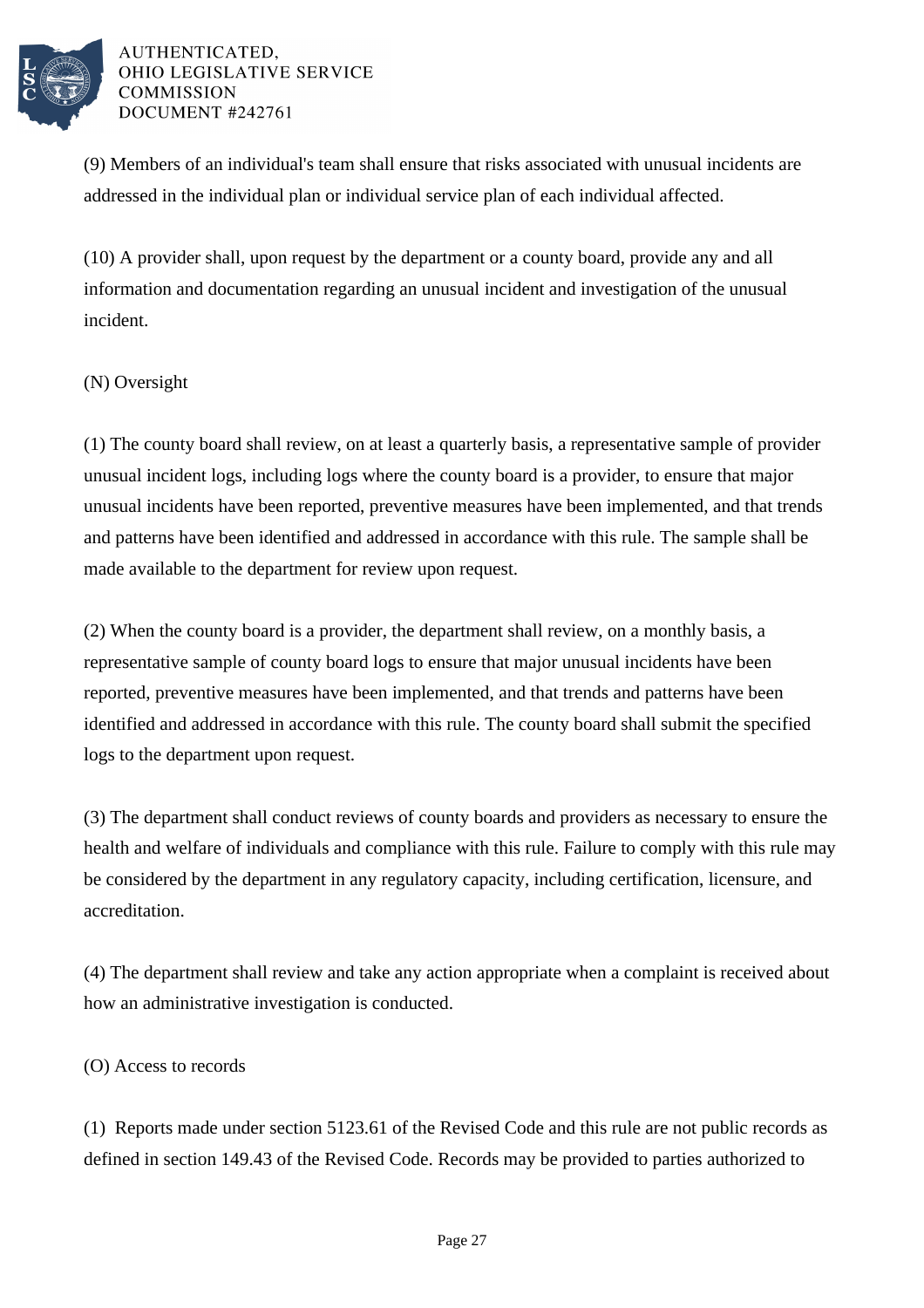

receive them in accordance with sections 5123.613 and 5126.044 of the Revised Code, to any governmental entity authorized to investigate the circumstances of the alleged abuse, neglect, misappropriation, or exploitation and to any party to the extent that release of a record is necessary for the health or welfare of an individual.

(2) A county board or the department shall not review, copy, or include in any report required by this rule a provider's personnel records that are confidential under state or federal statutes or rules, including medical and insurance records, workers' compensation records, employment eligibility verification (I-9) forms, and social security numbers. The provider shall redact any confidential information contained in a record before copies are provided to the county board or the department. A provider shall make all other records available upon request by a county board or the department. A provider shall provide confidential information, including the date of birth and social security number, when requested by the department as part of the abuser registry process in accordance with rule 5123-17-03 of the Administrative Code.

(3) Any party entitled to receive a report required by this rule may waive receipt of the report. Any waiver of receipt of a report shall be made in writing.

# (P) Training

(1) Agency providers and county boards shall ensure staff employed in direct services positions are trained on the requirements of this rule prior to direct contact with any individual. Thereafter, staff employed in direct services positions shall receive annual training on the requirements of this rule including a review of health and welfare alerts issued by the department since the previous year's training.

(2) Agency providers and county boards shall ensure staff employed in positions other than direct services positions are trained on the requirements of this rule no later than ninety calendar days from date of hire. Thereafter, staff employed in positions other than direct services positions shall receive annual training on the requirements of this rule including a review of health and welfare alerts issued by the department since the previous year's training.

(3) Independent providers shall be trained on the requirements of this rule prior to application for